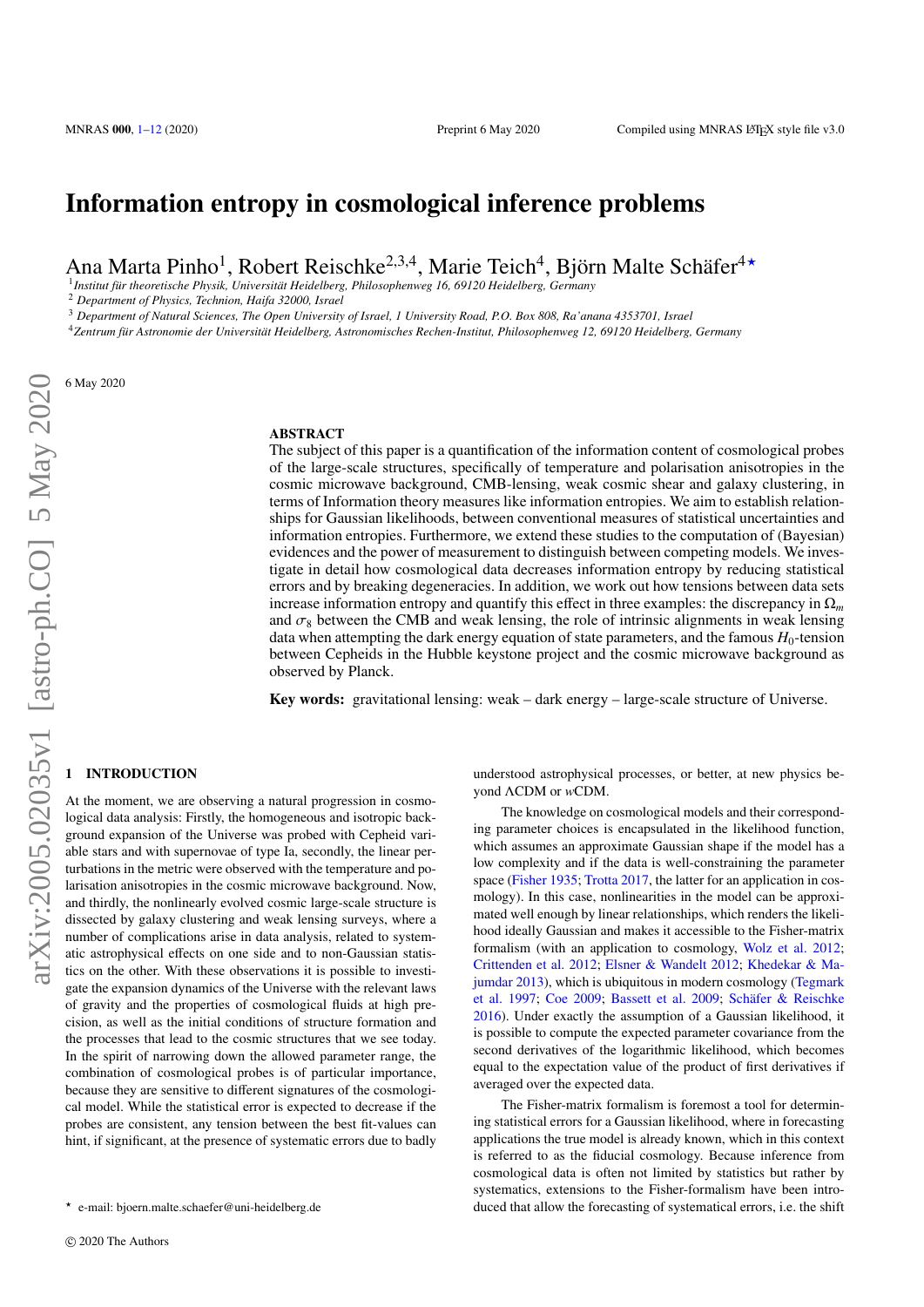of the best-fit point of a Gaussian likelihood if an unknown systematic is not removed or properly modelled [\(Loverde et al.](#page-11-8) [2007;](#page-11-8) [Taburet et al.](#page-11-9) [2009;](#page-11-9) [Amara & Réfrégier](#page-10-3) [2008;](#page-10-3) [Schaefer et al.](#page-11-10) [2009;](#page-11-10) [Schäfer et al.](#page-11-11) [2011;](#page-11-11) [Kirk et al.](#page-11-12) [2013\)](#page-11-12).

There is no unambiguous way to quantify the total statistical error budget of a cosmological probe or the significance of tensions between likelihood obtained with different cosmological probes, even in the case of Gaussian likelihoods. Such a measure of total error would be convenient in quantifying the information content of a particular cosmological probe, or its parameter degeneracy breaking power, or in applications of experimental design, where one optimises a survey to yield the smallest possible errors [\(Jenk](#page-11-13)[ins & Peacock](#page-11-13) [2011;](#page-11-13) [Kerscher & Weller](#page-11-14) [2019\)](#page-11-14). In a larger context, Bayesian evidences [\(Trotta](#page-11-15) [2007a,](#page-11-15) [2008;](#page-11-16) [Santos et al.](#page-11-17) [2017\)](#page-11-17) used in model selection are measures of the consistency between likelihood and prior [\(Liddle et al.](#page-11-18) [2006a\)](#page-11-18), and are only one possible choice among many others, for instance the Akaike information or the Bayes-information, for preferring a particular model, incorporating a tradeoff between the goodness-of-fit and model complexity [\(Liddle et al.](#page-11-19) [2006b;](#page-11-19) [Mukherjee et al.](#page-11-20) [2006a;](#page-11-20) [Heavens et al.](#page-11-21) [2007;](#page-11-21) [Knuth et al.](#page-11-22) [2015\)](#page-11-22).

The likelihood  $\mathcal{L}(D|x, M)$  of a cosmological model *M*, subject to the parameters  $x$ , in the light of the data set, which we compress into a data vector *D*, is embedded into Bayes' theorem (for a summary of applications of Bayes-statistics in cosmology, see [Loredo](#page-11-23) [2012\)](#page-11-23). This expresses the state of knowledge after carrying out an experiment, the posterior  $p(x|M, D)$ , as proportional to the likelihood provided by the experiment times the prior distribution  $\pi(x|M)$ ,

$$
p(\mathbf{x}|M,\mathbf{D}) = \frac{\mathcal{L}(\mathbf{D}|\mathbf{x},M)\pi(\mathbf{x}|M)}{p(\mathbf{D}|M)},
$$
\n(1)

where the constant of proportionality is the inverse of the evidence  $p(D|M)$  for the model M,

$$
p(\mathbf{D}|M) = \int \mathrm{d}^n x \, \mathcal{L}(\mathbf{D}|\mathbf{x}, M)\pi(\mathbf{x}|M). \tag{2}
$$

Note that we compress the data and the parameters into vectors *D* and *x* of dimension *m* and *n* respectively We write vector components as  $x^{\mu}$  and dual vector components as  $x_{\mu}$ . In cosmology, one often works under the assumption of Gaussian distributions, where every result can be expressed in terms of the covariance matrix, if the Gauss-Markov-theorem is fulfilled. Models can be well constrained by data if their likelihoods are peaked and if their parameter covariances assume small numbers: In this case, the nonlinearities of the model, which give rise to non-Gaussian likelihoods, can be linearised.

In many studies, the focus is on the statistical errors of cosmological parameters as way to understand whether future data can help to investigate new models for gravity, dark energy or inflationary structure formation. When differentiating between models, for instance between dark energy and a cosmological constant, one introduces an interpolating parameterisation and is content if that parameter has a sufficiently small error for distinguishing between the models. Additionally, evidence measures take the complexity of the model into account and prefer simpler models unless a more complex model explains data significantly better [\(Handley](#page-11-24) [& Lemos](#page-11-24) [2019\)](#page-11-24). As such, Bayesian evidence was employed for selecting the most likely model, irrespective of the specific parameter choice. Motivated by the Neyman-Pearson-lemma (which itself is related to a relative entropy), one compares competing models by constructing their logarithmic evidence ratio [\(Trotta](#page-11-25) [2007b\)](#page-11-25) as one

would do when comparing likelihoods,

$$
\Delta B = \ln \frac{p(D|M_1)}{p(D|M_2)}\tag{3}
$$

such that positive values of ∆*B* prefer the model *M*<sup>1</sup> over *M*<sup>2</sup> and vice versa. Quantitatively, one uses the Jeffrey's scale for preferring one model over another [\(Nesseris & Garcia-Bellido](#page-11-26) [2013\)](#page-11-26). Studies concerning Bayesian evidence, or Akaike- or Bayes-information criteria as precursors, have been used for quantifying how well measurements can differentiate between competing models and for optimising experimental design [\(Mukherjee et al.](#page-11-20) [2006a\)](#page-11-20).

Information entropies, on the other side, quantify the amount of randomness in a distribution. The Shannon-entropy *S* [\(Shannon](#page-11-27) [1948\)](#page-11-27) is defined as

<span id="page-1-0"></span>
$$
S = -\int d^n x \, p(\mathbf{x}) \ln p(\mathbf{x}), \tag{4}
$$

would assume small numbers for a peaked likelihood, as  $S =$ ln[ $2\pi\sigma^2$  exp(1)]/2 for a Gaussian distribution. More general mea-<br>sures of entropy are Répyi-entropies S. (Répyi 1960; Golshani & sures of entropy are Rényi-entropies *<sup>S</sup>* α [\(Rényi](#page-11-28) [1960;](#page-11-28) [Golshani &](#page-11-29) [Pasha](#page-11-29) [2010\)](#page-11-29) that are parameterised by  $\alpha > 0$  and  $\alpha \neq 1$ ,

$$
S_{\alpha} = -\frac{1}{\alpha - 1} \ln \int d^{n}x \, p(x) p^{\alpha - 1}(x),\tag{5}
$$

where one recovers the Shannon-entropy in the limit  $\alpha \to 1$  by ap-<br>plication of de l'Hônital's rule. Bényi-entropies increase likewise plication of de l'Hôpital's rule. Rényi-entropies increase likewise with the variance for positive values of  $\alpha$ ,  $S_{\alpha} = \ln(2\pi\sigma^2\alpha^{\frac{1}{\alpha-1}})/2$ .<br>This implies that entropies provide a way of quantifying how con-This implies that entropies provide a way of quantifying how constraining data is as they quantify the size of the allowed parameter space [\(Mehrabi & Ahmadi](#page-11-30) [2019\)](#page-11-30).

The subject of our paper is the application of information entropy to cosmology: Similar to [Carron et al.](#page-10-4) [\(2011\)](#page-10-4), we investigate the information content of cosmological probes by computing the entropy of their likelihood, and compute relative entropies if cosmological probes are combined [\(Grandis et al.](#page-11-31) [2016\)](#page-11-31): In this way, we intend to provide an interpretation of cosmological likelihoods in terms of a quantity that is defined axiomatically, as done by Shannon, without any ambiguity. We will show that even more complex quantities such as biases between likelihoods or Bayesian evidences can be expressed as relative entropies, giving them again an axiomatically defined meaning and a natural scale for their magnitude. It is the case that even the dark energy figure of merit designed for quantifying the performance of cosmological probes to measure deviations from the cosmological constant  $\Lambda$  is actually an information entropy. While focusing on Gaussian distributions, where all calculations we show have analytical solutions, the concept of information entropy is perfectly applicable to asymmetric or even multimodal distributions, and provides natural generalisations to quantities that are intuitive for Gaussian distributions. This applies in particular to Bayesian-evidences or evidence ratios, which can in fact be related to information entropy differences, which are interpretable directly without resorting to the rather arbitrarily defined Jeffreys-scale and are likewise quantified in units of nats.

Additionally, the Shannon-entropy singles out the Gaussian distribution as being extremal: Among all distributions with a fixed variance, the Gaussian distribution maximises the Shannon-entropy *S* , which is usually shown by functional variation with a boundary condition. We would like to illustrate this statement using a Gram-Charlier-parameterised distribution  $p(x)dx$  with weak non-Gaussianities [\(Wallace](#page-11-32) [1958\)](#page-11-32) described by the cumulants  $\kappa_3$  and  $k_4$ , both of which are much smaller than one,

$$
p(x) = \frac{1}{\sqrt{2\pi\sigma^2}} \exp\left(-\frac{x^2}{2\sigma^2}\right) \left[1 + \frac{\kappa_3}{3!\sigma^3} H_3\left(\frac{x}{\sigma}\right) + \frac{\kappa_4}{4!\sigma^4} H_4\left(\frac{x}{\sigma}\right)\right],\tag{6}
$$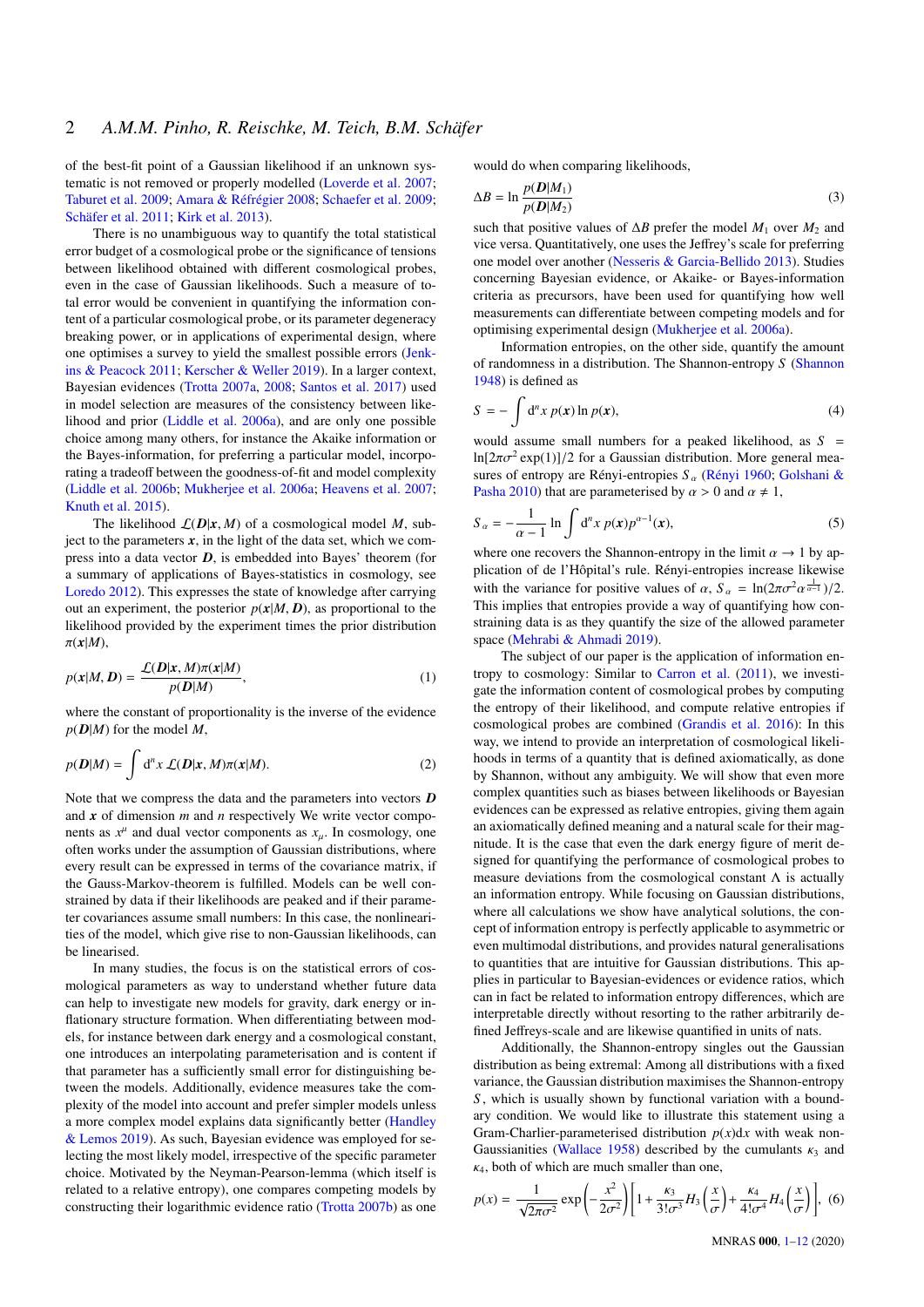## <span id="page-2-3"></span>*Information entropy in cosmology* 3

with the Hermite-polynomials  $H_n(x)$  of order *n*. Substituting this series into the definition [\(4\)](#page-1-0) and approximating  $ln(1 + \epsilon) \approx \epsilon$  for  $|\epsilon| \ll 1$ , one obtains at second order the result

$$
S = \frac{1}{2} \ln \left[ 2\pi \sigma^2 \exp(1) \right] - \frac{1}{3!} \frac{\kappa_3^2}{\sigma^6} - \frac{1}{4!} \frac{\kappa_4^2}{\sigma^8},
$$
 (7)  
by using the orthogonality relation of the Hermite-polynomials,

$$
\int dx \frac{1}{\sqrt{2\pi\sigma^2}} \exp\left(-\frac{x^2}{2\sigma^2}\right) H_m\left(\frac{x}{\sigma}\right) H_n\left(\frac{x}{\sigma}\right) = n!\delta_{mn}.
$$
 (8)

Eqn. [\(7\)](#page-2-0) shows that the entropy of the Gaussian distribution is always diminished by non-Gaussianities, because  $\kappa_3^2$  and  $\kappa_4^2$  are as<br>squares necessarily positive. Because of this result, we would like squares necessarily positive. Because of this result, we would like to point out that the information entropies that we compute are upper bounds, and that realistic non-Gaussian likelihoods would have lower values for their information entropies than their Gaussian counterparts. It is remarkable that the orthogonality relation [\(8\)](#page-2-1) cancels the influence of non-Gaussianities on *S* to first order, which can be shown by substituting  $1 = H_0(x)$  and  $x^2 = H_2(x) + H_0(x)$ . Sadly, there is no analogous result to eqn. [\(8\)](#page-2-1) for the Rényientropy, but eqn. [\(8\)](#page-2-1) can be generalised in principle to hold for non-Gaussianities of arbitrary order κ*<sup>n</sup>*. While this could serve as an illustration, it is by no means a stringent proof, as the Gram-Charlier-expansion is not necessarily positive for all choices of κ*<sup>n</sup>*.

A multivariate generalisation of eqn. [\(7\)](#page-2-0) can serve as a way to estimate the Shannon-entropy from MCMC-samples of the likelihood without the need of a density estimate as a way to compute  $\ln p(x)$ . Instead, one would estimate multivariate cumulants from the samples directly and correct the Gaussian result for the information entropy. It can be expected that a similar relationship exists for DALI-approximated likelihoods [\(Sellentin et al.](#page-11-33) [2014;](#page-11-33) [Sellentin](#page-11-34) [2015\)](#page-11-34).

In our investigation, we will juxtapose two popular cosmologies, ΛCDM and *w*CDM, with a prior on spatial flatness, parameterised by  $\Omega_m$ ,  $\sigma_8$ , *h*,  $n_s$ ,  $\Omega_b$  and possibly the equation of state *w* unequal to zero. The fiducial parameter choices are the values of unequal to zero. The fiducial parameter choices are the values of the [Planck Collaboration et al.](#page-11-35) [\(2018\)](#page-11-35) (*T T*, *T E*, *EE*, low*z* + lensing)  $\Omega_m = 0.3153$ ,  $\sigma_8 = 0.8111$ ,  $h = 0.6736$ ,  $n_s = 0.9649$  and  $\Omega_b = 0.0493$ . The recombination redshift is chosen as  $z_{re} = 11.357$ and galaxy bias as  $b = 0.68$  [\(Ferraro et al.](#page-11-36) [2015\)](#page-11-36). The dark energy fluid is described by an equation of state parameter constant in time [\(Chevallier & Polarski](#page-10-5) [2001;](#page-10-5) [Linder](#page-11-37) [2003\)](#page-11-37), where *w* = −1 recovers the case of a cosmological constant  $\Lambda$ , which is our fiducial for both cosmological models.

After summarising the key concepts of Bayesian statistics, the Fisher-matrix formalism and information entropy in Sect. [2,](#page-2-2) we demonstrate the decrease in entropy through combining cosmological probes, outlined in Sect. [3](#page-4-0) in Sect. [4](#page-5-0) as well as their correspondence to more conventional measures of error in Sect. [5.](#page-6-0) We consider three topical cases of tensions in Sect. [6](#page-7-0) and their corresponding loss in evidence and increase in information entropy in Sect. [7,](#page-9-0) before summarising our results in Sect. [8.](#page-10-6) In our investigation we assume the characterics of the Euclid for the large-scale structure and of Planck for the CMB and CMB-lensing.

## <span id="page-2-2"></span>2 STATISTICS IN COSMOLOGY

Approximating likelihoods with a multivariate Gaussian distribution is the basis of the Fisher-matrix formalism, because the covariance matrix can be computed from the averaged gradients of the logarithmic likelihood. Fixing the fiducial model, one obtains for <span id="page-2-0"></span>the Fisher-matrix components  $F^{\mu}_{\ \nu}$  [\(Tegmark et al.](#page-11-6) [1997\)](#page-11-6),

$$
F^{\mu}_{\nu} = -\left\langle \frac{\partial^2 \ln \mathcal{L}}{\partial x_{\mu} \partial x^{\nu}} \right\rangle, \tag{9}
$$

<span id="page-2-1"></span>yielding for a measurement of multipole moments  $A_{\ell m}$  and  $B_{\ell m}$  of Gaussian random fields  $A(\theta, \varphi)$  and  $B(\theta, \varphi)$  that are described by angular spectra  $C_{AA}(\ell)$ ,  $C_{BB}(\ell)$  and  $C_{AB}(\ell)$  as

$$
F^{\mu}_{\nu} = \sum_{\ell} \frac{2\ell + 1}{2} \text{tr} \left( \frac{\partial}{\partial x_{\mu}} \ln C_D \frac{\partial}{\partial x^{\nu}} \ln C_D \right), \tag{10}
$$

where the spectra are combined into a common data covariance  $C_D = C_D(\ell)$ .

Quoting the logarithmic curvature  $F^{\mu}_{\ \nu}$  of the likelihood surface in parameter space, the tensor of second moments  $C = \langle x \otimes x \rangle$  or confidence intervals is equivalent for a Gaussian distribution. As the Fisher-matrix corresponds to the inverse parameter covariance  $C = F^{-1}$ , one can write down a multivariate Gaussian distribution as

$$
p(\mathbf{x}) = \sqrt{\frac{\det(\mathbf{F})}{(2\pi)^n}} \exp\left(-\frac{1}{2}x^\mu F_{\mu\nu} x^\nu\right),\tag{11}
$$

if one uses coordinates relative to the best-fit point. Note that *C* is a tensor constructed on the tangent bundle of the parameter space, unlike in Eq. [\(10\)](#page-2-3) where  $C<sub>D</sub>$  is the covariance of the data. Furthermore we will employ the sum convention so that repeated indices are summed over.

Measures of total uncertainty can be derived from the Fishermatrix in a straightforward way as, for instance, the invariant trace tr(*F*), the Frobenius-norm tr( $F^2$ ) or the determinant det(*F*) of which we will take the logarithm  $ln \det(F)$  to make the connection to information entropies clearer. Generalisations to the trace and the Forbenius-norm of the type  $tr(F^p)$  with  $p > 2$  would be re-<br>stricted in the values that they can assume by the Hölder-inequality stricted in the values that they can assume by the Hölder-inequality,

<span id="page-2-4"></span>
$$
\frac{1}{n}\text{tr}(\boldsymbol{F}) \le \left(\frac{1}{n}\text{tr}(\boldsymbol{F}^p)\right)^{\frac{1}{p}}\tag{12}
$$

for arbitrary powers *p* of Fisher-matrices in *n* dimensions, where the traces can be generalised to arbitrary real-valued powers *p* by using  $tr(F^p) = tr \exp(p \ln(F)).$ 

<span id="page-2-5"></span>On the other side, the generalised inequality of the arithmetic and geometric mean implies

$$
\frac{1}{n}\text{tr}(F) \ge \text{det}(F)^{\frac{1}{n}},\tag{13}
$$

such that the information entropies are bounded by traces of the Fisher-matrix, as shown in the next paragraph. Specifically, while tr( $F$ ) =  $\sum_{\mu} \sigma_{\mu}^{-2}$  is a measure of the total uncertainty of the likeli- $\frac{\Delta \mu}{\mu}$  hood, it does not differentiate between correlated and uncorrelated distributions, which is taken care of by  $tr(F^2)$ , as the expression contains information from the off-diagonal elements in addition to performing a different weighting of the errors. While all tracerelations for arbitrary *p* are measures of total error, only the determinant provides a geometric interpretation as the volume of parameter space: The dark energy figure of merit is defined as the volume of the  $w_0$ - $w_a$  subspace of parameter space bounded by the  $1\sigma$ contour. Of all these measures, however, only  $tr(F)$  is additive for statistically independent measurements. Given the inequalities [12](#page-2-4) and [13,](#page-2-5) we state all results in a scaled way, i.e.  $(\text{tr}(\mathbf{F}^p)/n)^{1/p}$  and  $\det(\mathbf{F})^{1/n}$ . The usage of these scaled traces is motivated by the fact  $\det(\mathbf{F})^{1/n}$ . The usage of these scaled traces is motivated by the fact that for a diagonal Fisher-matrix with identical entries  $1/\sigma^2$  they<br>all return the same value of  $1/\sigma^2$  irrespective of n or n Lastly, the all return the same value of  $1/\sigma^2$  irrespective of *n* or *p*. Lastly, the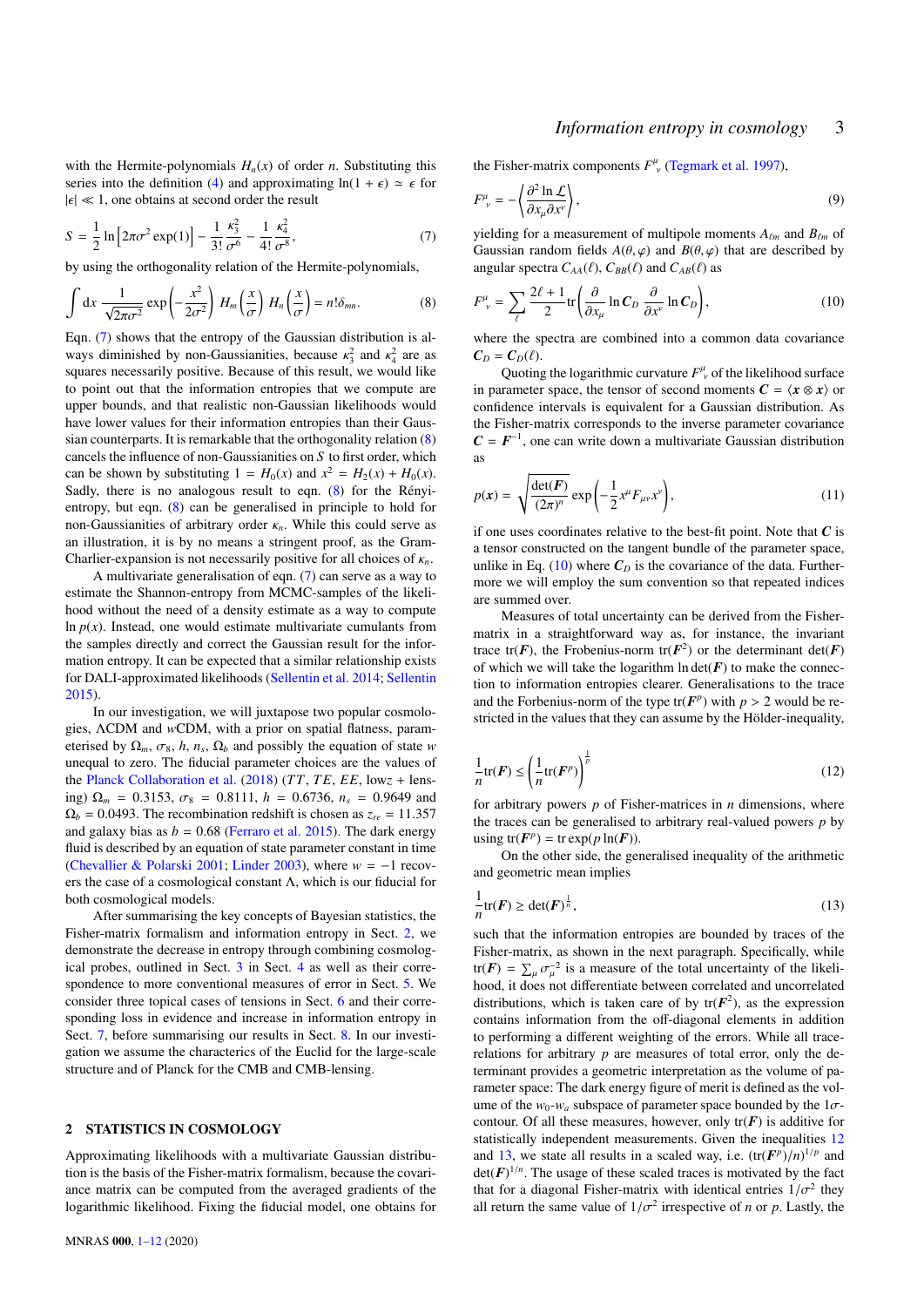

<span id="page-3-0"></span>Figure 1. Difference  $\Delta_n(\alpha)$  between Rényi- and Shannon-entropies as a function of  $\alpha$  for *n*-variate Gaussian distributions with identical covariances. The dashed vertical line corresponds to the Shannon-case, the solid vertical line to the Bhattachary va-case with  $\alpha = 1/2$ .

Fisher matrix can also be understood as a metric tensor in the context of information geometry by describing the parameter space as a Riemaniann manifold as studied in [Amari](#page-10-7) [\(2016\)](#page-10-7) and applied to a cosmological setting in [Giesel et al.](#page-11-38) [\(2020\)](#page-11-38) yielding insights about the geometrical structure of parameter spaces.

Analytical expressions for the entropies *S* and  $S_\alpha$  can be derived for a multivariate Gaussian in terms of the determinant of the covariance matrix  $C$  as the inverse Fisher-matrix. Specifically, integration by substitution yields directly

$$
S = \frac{1}{2} \ln \left[ (2\pi)^n \det(C) \exp(n) \right],\tag{14}
$$

for the Shannon-entropy and

$$
S_{\alpha} = \frac{1}{2} \ln \left[ (2\pi)^n \det(C) \alpha^{\frac{n}{\alpha - 1}} \right],\tag{15}
$$

for the Rényi-entropy, such that the univariate case is recovered for  $n = 1$  and det( $C$ ) =  $\sigma^2$ . The two definitions are consistent as in the limit  $\alpha \to 1$  the expression  $\alpha_{\alpha-1}^{-n}$  converges to exp(n). The difthe limit  $\alpha \to 1$ , the expression  $\alpha^{\frac{n}{\alpha-1}}$  converges to exp(*n*). The dif-<br>ference between Shannon, and Bényi entropies for Gaussian disference between Shannon- and Rényi-entropies for Gaussian distributions with identical covariances is given by an additive term,

$$
\Delta_n(\alpha) = S_\alpha - S = \frac{1}{2} \left( \ln \left( \alpha^{\frac{n}{\alpha - 1}} \right) - n \right) \tag{16}
$$

which is depicted in Fig. [1,](#page-3-0) showing that in particular Bhattacharyya-entropies [\(Bhattacharyya](#page-10-8) [1943\)](#page-10-8), where  $\alpha = 1/2$  < 1, will always be larger than Shannon-entropies. This trend becomes stronger with increasing number of random variables *n*. Typical numbers in cosmology with a ΛCDM- or *w*CDM-model with 7 or 8 parameters would then be  $\Delta_7(1/2) \approx 1.35$  and  $\Delta_8(1/2) \approx 1.54$ .

Remarkably enough, both entropies are measures of the logarithmic volume of the parameter space bounded by the  $1\sigma$ -contour, implying that the dark energy figure of merit is in fact an inverse information entropy. Interestingly, the entropies are defined as  $det(C)$ is always strictly positive for the covariance matrix  $C = \langle x \otimes x \rangle$  as a consequence of Gram's inequality, while det(*x*⊗*x*) without averaging would be exactly zero. By the choice of the natural logarithm, the unit of entropy is nat.

Clearly, the information entropies *S* and  $S_\alpha$  are inversely proportional to  $ln \det(F)$  and one should expect similar relations with the measures tr( $\mathbf{F}$ ) =  $F^{\mu}_{\mu}$  and tr( $\mathbf{F}^2$ ) =  $F_{\mu\nu}F^{\mu\nu}$  too. As explained before, the Hölder-inequality and the inequality of the geometric and arithmetic mean provide bounds on the information entropy *S* for both the Shannon- and Rényi-definition in terms of trace invariants of the Fisher-matrix. Additivity in the case of statistical independence is a defining property of information entropies that makes them useful for describing the information content. They share this property with Fisher-matrices for the case of statistically independent probes, i.e.  $\mathbf{F} = \mathbf{F}^{(1)} + \mathbf{F}^{(2)}$  implies  $S_{\alpha} = S_{\alpha}^{(1)} + S_{\alpha}^{(2)}$ as a consequence of  $p(x) = p^{(1)}(x) p^{(2)}(x)$ . For cases with statistical non-independence, additivity of the entropies does not hold and therefore one defines relative entropies between two distributions, also referred to as divergences. For the Shannon-entropy, there is the Kullback-Leibler-divergence ∆*S* [\(Kullback & Leibler](#page-11-39) [1951\)](#page-11-39),

$$
\Delta S = D_{\text{KL}} = \int d^n x \, p(\mathbf{x}) \ln \frac{p(\mathbf{x})}{q(\mathbf{x})},\tag{17}
$$

where [Baez & Fritz](#page-10-9) [\(2014\)](#page-10-9) provide a link to Bayesian statistics, and a more general class of  $\alpha$ -divergences  $\Delta S$   $\alpha$  for Rényi-entropies [\(van Erven & Harremoës](#page-11-40) [2014\)](#page-11-40),

$$
\Delta S_{\alpha} = \frac{1}{\alpha - 1} \ln \int d^n x \, p(x) \left( \frac{p(x)}{q(x)} \right)^{\alpha - 1} \tag{18}
$$

between two multivariate distributions  $p(x)$  and  $q(x)$ .

Likewise, relative entropies would be invariant under transformation of the random variables, whereas absolute entropies would not. In fact, they do depend on the choice of parameterisation and even on the choice of units for the parameters, which in particular is less relevant in cosmology as almost all parameters are defined in a dimensionless way, with  $H_0$  or  $\chi_H = c/H_0$  being notable exceptions. Indeed, under an invertible reparameterisation with a nonzero Jacobian determinant det( $\frac{\partial y}{\partial x_\mu}$ ), both the Shannon-entropy *S*<br>and surprisingly the Bényi-entropy *S* too acquire the identiand, surprisingly, the Rényi-entropy  $S_\alpha$  too acquire the identical additive term ln det( $\frac{\partial y}{\partial x_\mu}$ ), if the transformation is affine,<br> $y = 4^\mu x + b$  with a constant  $4^\mu$  and b corresponding to a  $y_y = A^{\mu}{}_{\nu} x_{\mu} + b_{\nu}$  with a constant  $A^{\mu}{}_{\nu}$  and  $b_{\nu}$  corresponding to a change in units and a shift of the mean change in units and a shift of the mean.

In our application, we would like to compute the entropy difference between the posterior  $p(x) = p(x|M, D) \propto$  $\mathcal{L}(D|\mathbf{x}, M)\pi(\mathbf{x}|M)$  which includes the information provided by measurement and the prior  $q(x) = \pi(x|M)$ , which reflects the state of knowledge before the data has been taken: Those distribution could either be of specific shape if a previous measurement has already constrained the parameters in question, originate from theory or be chosen in a non-committal way [\(Handley & Millea](#page-11-41) [2018\)](#page-11-41). We would like to point out that the entropy divergences ∆*S* and  $\Delta S_\alpha$  are not symmetric in interchanging prior and posterior, and that the definition of relative entropy does not admit transitivity when combining multiple independent data sets  $D_1, \ldots, D_n$ , i.e. in cases where  $p(x|M, D) = \mathcal{L}(D_1|x, M) \cdots \mathcal{L}(D_n|x, M)\pi(x|M)$ . In fact, if ∆*S* (1) is the entropy divergence between the posterior  $\mathcal{L}(\mathbf{D}_1|\mathbf{x}, M)\pi(\mathbf{x}|M) = \mathcal{L}_1\pi$  and the prior  $\pi(\mathbf{x}|M)$ ,

$$
\Delta S(1) = \int d^n x \, \mathcal{L}_1 \pi \ln \frac{\mathcal{L}_1 \pi}{\pi} = \int d^n x \, \mathcal{L}_1 \pi \ln \mathcal{L}_1,\tag{19}
$$

where we suppress the dependence on the parameters,  $\boldsymbol{x}$ , for notational compactness. Now,  $S(2)$  is the corresponding difference between  $\mathcal{L}_1\mathcal{L}_2\pi$  and  $\pi$ ,

$$
\Delta S(2) = \int d^n x \mathcal{L}_1 \mathcal{L}_2 \pi \ln \frac{\mathcal{L}_1 \mathcal{L}_2 \pi}{\pi} = \int d^n x \mathcal{L}_1 \mathcal{L}_2 \pi \ln \mathcal{L}_1 \mathcal{L}_2 \qquad (20)
$$
  
one can define the entropy decrease  $\Delta S(12)$  gained by including the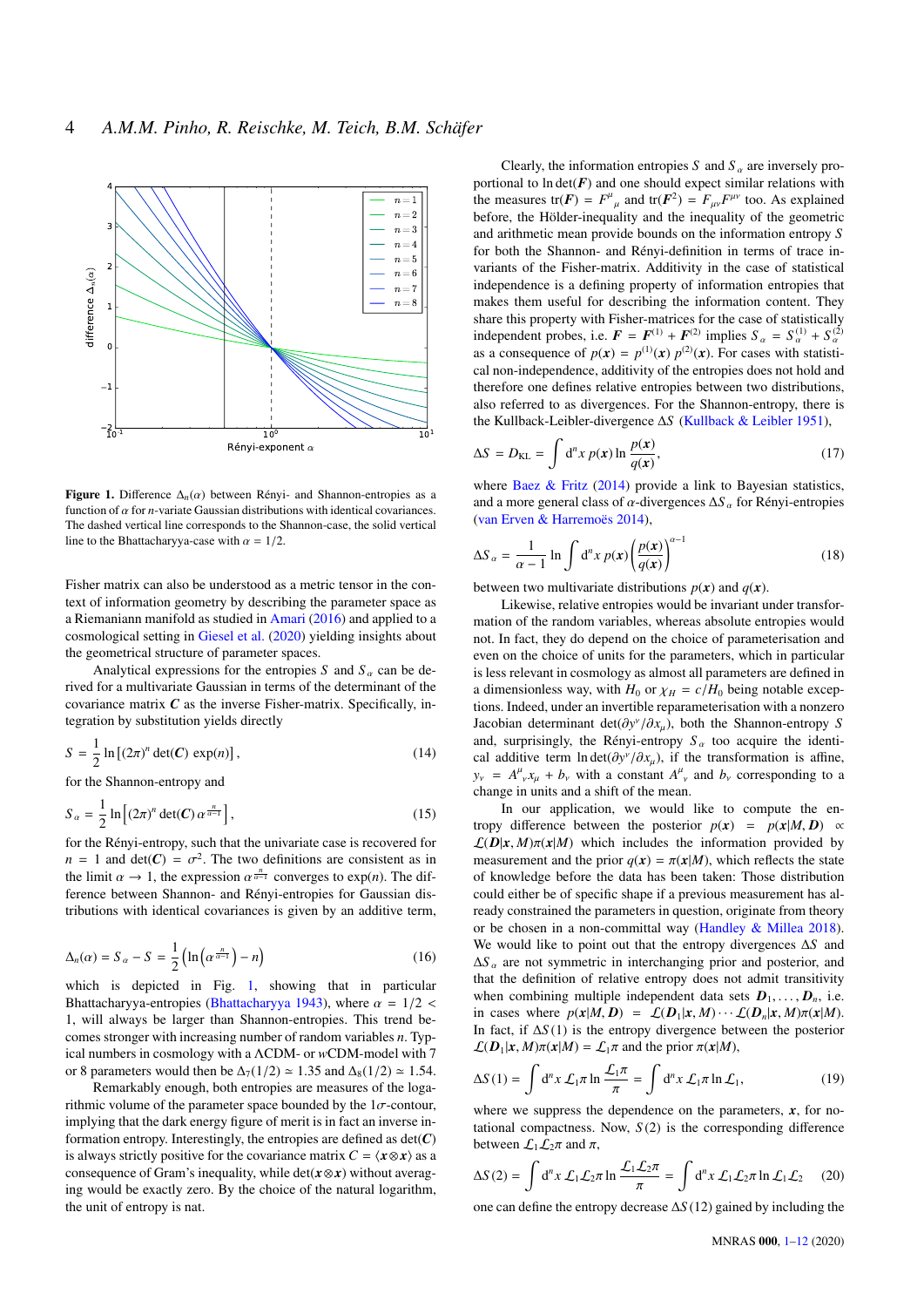data set  $D_2$  and adding the likelihood  $\mathcal{L}_2$  to the state of knowledge  $\mathcal{L}_1\pi$  obtained from the data set  $\mathbf{D}_1$ ,

$$
\Delta S(12) = \int d^n x \mathcal{L}_1 \mathcal{L}_2 \pi \ln \frac{\mathcal{L}_1 \mathcal{L}_2 \pi}{\mathcal{L}_1 \pi} = \int d^n x \mathcal{L}_1 \mathcal{L}_2 \pi \ln \mathcal{L}_2.
$$
 (21)  
With these definitions, one sees that  $\Delta S(2) \neq \Delta S(1) + \Delta S(12)$ .

Because of this and due to statistical non-independence of cosmological probes, we compute all entropies from the effective Fishermatrix combining all probes into a single Gaussian likelihood. The same issue appears in the case of Rényi-entropies Δ*S* <sub>α</sub> in an identical way.

Using the inverse identification, i.e. setting  $p(x) = \pi(x|M)$  and  $q(x) \propto \mathcal{L}(D|x, M)\pi(x|M)$ , i.e. computing the entropy divergence of the prior relative to the posterior yields an interesting result. Now, the entropy divergence quantifies by how much the entropy will decrease by acquiring new data, i.e. by how much the entropy of the posterior will be different relative to that of the prior. At first sight, one might think that entropies are then additive for statistically independent likelihoods,  $\mathcal{L} = \prod_i \mathcal{L}_i$ ,

$$
\Delta S = \int d^n x \pi \ln \frac{\pi}{\mathcal{L}\pi} = -\int d^n x \pi \ln \mathcal{L} = -\sum_i \int d^n x \pi \ln \mathcal{L}_i, (22)
$$

but the evidence-term  $\int d^n x \mathcal{L}(x_\mu) \pi(x_\mu)$  needed for a correctly normalised posterior in fact breaks additivity, as

$$
\Delta S(1) = -\int d^n x \,\pi \ln \mathcal{L}_1 + \ln \int d^n x \,\mathcal{L}_1 \pi \tag{23}
$$

with the renormalised posterior,

$$
q(x) = \frac{\mathcal{L}(x)\pi(x)}{\int d^n x \ \mathcal{L}(x)\pi(x)}\tag{24}
$$

is not contained in the expression

$$
\Delta S(2) = -\int d^n x \,\pi \ln \mathcal{L}_1 - \int d^n x \,\pi \ln \mathcal{L}_2 + \ln \int d^n x \,\mathcal{L}_1 \mathcal{L}_2 \pi. (25)
$$

If there are no tensions between the likelihoods and if they are of Gaussian shape, one can find analytic relations for the relative Shannon-entropy ∆*S* ,

<span id="page-4-2"></span>
$$
\Delta S = \frac{1}{2} \left[ \ln \frac{\det(\boldsymbol{F})}{\det(\boldsymbol{G})} - n + F_{\mu\nu}^{-1} G^{\mu\nu} \right]
$$
(26)

now expressed in terms of the Fisher-matrices  $F_{\mu\nu}$  and  $G_{\mu\nu}$  of the posterior and the prior, respectively, as well as for the relative Rényi-entropy <sup>∆</sup>*<sup>S</sup>* α,

$$
\Delta S_{\alpha} = \frac{1}{2} \frac{1}{\alpha - 1} \ln \left[ \frac{\det^{\alpha}(F)}{\det^{\alpha - 1}(G) \det(A)} \right].
$$
 (27)

Both relationships yield  $\Delta S = \Delta S_\alpha = 0$  if  $\vec{F} = \vec{G}$ . It is quite illustrative to substitute  $\ln \det(F) = \ln \text{tr}(F)$ , yielding

$$
\Delta S = \frac{1}{2} \left[ \left( \ln(F)_{\mu}^{\mu} - F_{\mu\nu}^{-1} F^{\mu\nu} \right) - \left( \ln(G)_{\mu}^{\mu} - F_{\mu\nu}^{-1} G^{\mu\nu} \right) \right]
$$
(28)

such that  $\Delta S$  becomes  $\langle \Delta \chi^2 \rangle/2$  for Gaussian likelihoods as  $\mathcal{L} \propto$ <br>exp(- $\chi^2/2$ ) where we substituted  $F^{-1}F^{\mu\nu} = n$  for symmetry. The  $\exp(-\chi^2/2)$ , where we substituted  $F_{\mu\nu}^{-1}F^{\mu\nu} = n$  for symmetry. The analogous relation for the relative Rényi-entropy <sup>∆</sup>*<sup>S</sup>* α is

$$
\Delta S_{\alpha} = \frac{1}{2} \frac{1}{\alpha - 1} \left[ \alpha \ln(F)_{\mu}^{\mu} + (1 - \alpha) \ln(G)_{\mu}^{\mu} - \ln(A)_{\mu}^{\mu} \right]
$$
(29)

with

$$
A_{\mu\nu} = \alpha F_{\mu\nu} + (1 - \alpha) G_{\mu\nu},
$$
\n(30)

where one recovers the convexity condition for the matrix-valued logarithm. Again, application of de l'Hôpital's rule for evaluating

the limit  $\alpha \to 1$  recovers  $\Delta S$  from  $\Delta S_\alpha$ . It is not straightforward to find general interpretations of eqn. [\(29\)](#page-4-1) for arbitrary  $\alpha$ . In the Shannon case, one finds for *S* the ratio between the logarithmic volumes of the two likelihoods and the asymmetry of the relative entropy is ensured by the fact that  $F_{\mu\nu}^{-1}G^{\mu\nu} \neq F^{\mu\nu}G_{\mu\nu}^{-1}$ . One would find a symmetric expression for the Rényi-entropy  $\Delta S_\alpha$  if  $\alpha = 1/2$ , the Bhattacharyya-entropy, in accordance with the definition in this particular case,

$$
\Delta S_{\alpha} = 2 \ln \int d^n x \sqrt{p(x)q(x)}, \qquad (31)
$$

becoming symmetric, with equal prefactors for  $F_{\mu\nu}$ ,  $G_{\mu\nu}$  and  $A_{\mu\nu}$  =  $(F_{\mu\nu}+G_{\mu\nu})/2$ . We will come back to this in Sect. [7,](#page-9-0) when discussing the relationship between Bayes-evidence and information entropy.

## <span id="page-4-0"></span>3 LARGE SCALE STRUCTURE PROBES

As discussed in the previous section, we will assume the data to be given as a collection of spherical harmonic modes. Under the assumption of Gaussian fields, their power spectra entirely determine the statistical properties. In this section, we will briefly describe the probes considered here and how the corresponding spectra are evaluated. For more details, we refer to [Reischke et al.](#page-11-42) [\(2019\)](#page-11-42), which demonstrates the construction of Fisher-matrices  $F_{\mu\nu}$  from the cosmological probes including all non-vanishing cross-correlations that would arise [\(Kitching et al.](#page-11-43) [2014;](#page-11-43) [Nicola et al.](#page-11-44) [2016;](#page-11-44) [Merkel](#page-11-45) [& Schaefer](#page-11-45) [2017\)](#page-11-45). Here, we emphasis that cross-correlations have a dual influence on the inference process by making the data statistically dependent which would decrease the constraining power. On the other hand, they introduce unique handles on investigating structure formation, for instance, through the sensitivity of the integrate Sachs-Wolfe effect the CMB-LSS-correlations to dark energy. We approximate the covariance through a Gaussian with additional power on small scales due to the modelling of nonlinear structure formation [\(Hilbert et al.](#page-11-46) [2011;](#page-11-46) [Kayo et al.](#page-11-47) [2013;](#page-11-47) [Krause & Eifler](#page-11-48) [2017\)](#page-11-48). Also, due to the assumption of a true fiducial model, we do not need to worry about covariance matrix variations [\(Tao & Vu](#page-11-49) [2012;](#page-11-49) [Paz & Sanchez](#page-11-50) [2015;](#page-11-50) [Reischke et al.](#page-11-51) [2016\)](#page-11-51). By the Gaussian assumption, there are no complications arising in relation to covariance matrix estimation [\(Taylor & Joachimi](#page-11-52) [2014;](#page-11-52) [Sellentin](#page-11-53) [& Heavens](#page-11-53) [2016a](#page-11-53)[,b,](#page-11-54) [2018\)](#page-11-55).

### 3.1 Cosmic Microwave Background

The spectra of cleaned, full-sky CMB maps are given by a

$$
\langle a_{\ell m}^{P*} a_{\ell' m'}^{P'} \rangle \equiv \hat{C}^{PP'}(\ell) = \left( C^{PP'}(\ell) + N^P(\ell) \right) \delta_{\ell \ell'} \delta_{mm'} , \qquad (32)
$$

where  $P = T$ ,  $E$ ,  $B$  stands for temperature or the two polarization modes respectively, while  $C^{TB}(\ell) = C^{EB}(\ell) = 0$ . The noise covari-<br>ance is given by (Knox 1995) ance is given by [\(Knox](#page-11-56) [1995\)](#page-11-56)

<span id="page-4-1"></span>
$$
N^{P}(\ell) \equiv \langle n_{\ell m}^{P*} n_{\ell m}^{P'} \rangle = \theta_{\text{beam}}^2 \sigma_P^2 \exp\left(\ell(\ell+1)\frac{\theta_{\text{beam}}^2}{8\ln 2}\right) \delta_{PP'} . \tag{33}
$$

with root mean square  $\sigma_p^2$  and a Gaussian beam with width  $\theta_{\text{beam}}$ .<br>Stage IV CMB experiments (e.g. Thornton et al. 2016) will have Stage IV CMB experiments (e.g. [Thornton et al.](#page-11-57) [2016\)](#page-11-57) will have a very small instrumental noise allowing for measurements up to  $\ell \sim 5000$ , especially for the polarisation maps. The spectra of the different components are calculated using the hi-CLASS code [\(Zu](#page-11-58)[malacárregui et al.](#page-11-58) [2017\)](#page-11-58).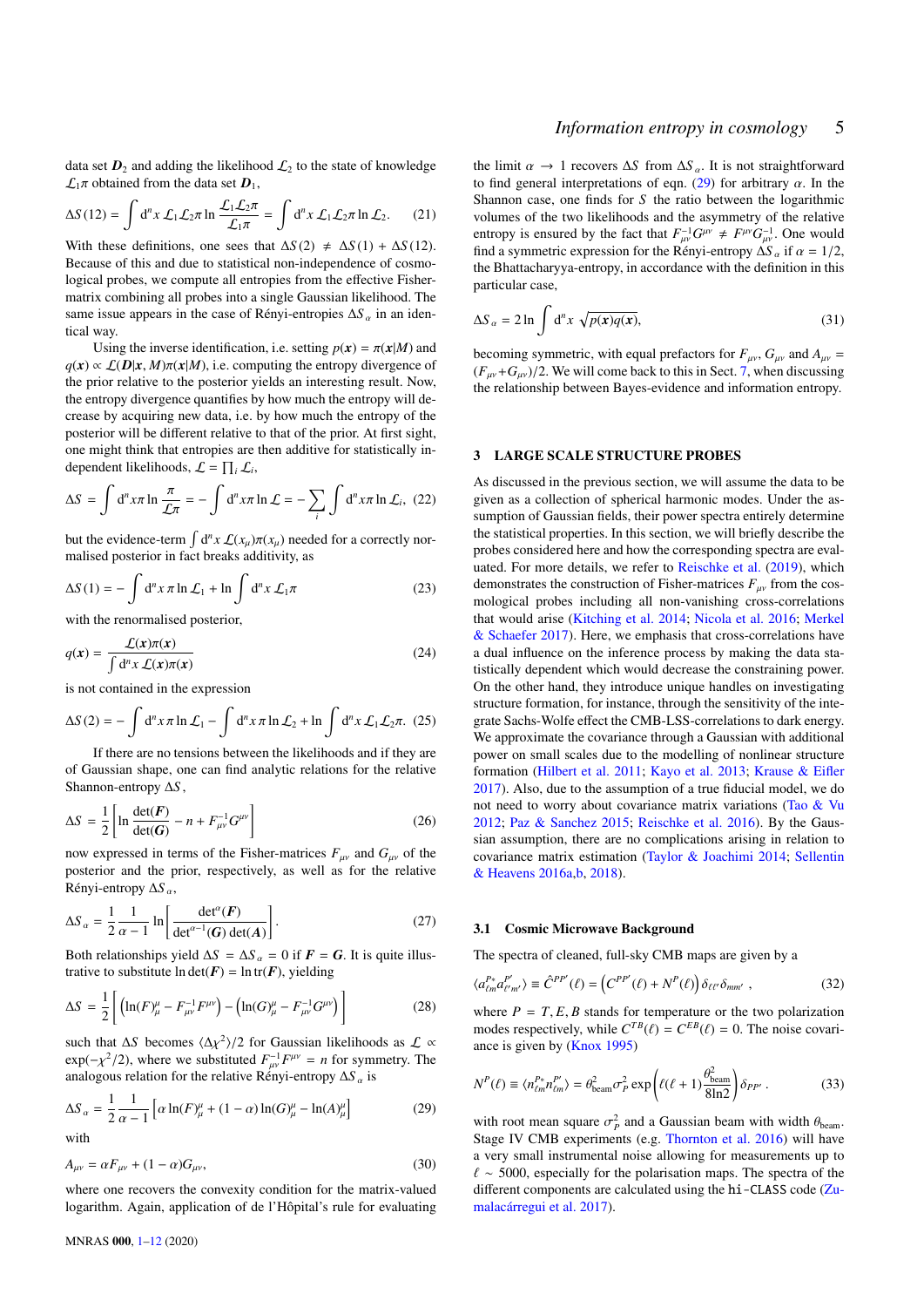## 3.2 Large scale structure

The modes of any large scale structure probe can be calculated, to first order, as a weighted line-of-sight integral of the modes of the density field

$$
A_{\ell m} = \int \mathrm{d}\chi \ W_A(\chi) \delta_{\ell m}(\chi) , \qquad (34)
$$

where  $\chi$  is the comoving distance and a suitable weighting function  $W_A(\chi)$ . Corresponding spectra involve integration over Bessel functions due to the spherical basis. However, in the flat sky and Limber approximation, the calculation is simplified greatly and any angular power spectrum is given by [\(Limber](#page-11-59) [1954\)](#page-11-59)

$$
C_{AB}(\ell) = \int \frac{\mathrm{d}\chi}{\chi^2} W_A(\chi) W_B(\chi) P_{\delta\delta} \left( \frac{\ell + 0.5}{\chi}, \chi \right) . \tag{35}
$$

Note that the comoving wave vector of a mode *k* is related to the multipole  $\ell$  via  $k = (\ell + 0.5)/\gamma$  in the Limber projection. We will continue by listing the weight functions of all probes used:

(i) Cosmic shear (for reviews, we refer to [Bartelmann & Schnei](#page-10-10)[der](#page-10-10) [2001;](#page-10-10) [Hoekstra & Jain](#page-11-60) [2008\)](#page-11-60):

$$
W(\chi) = \frac{3\Omega_{\text{m}}\chi_H^2}{2a\chi} \int_{\min(\chi,\chi_i)}^{\chi_{i+1}} \mathrm{d}\chi' p(\chi') \frac{\mathrm{d}z}{\mathrm{d}\chi'} \left(1 - \frac{\chi}{\chi'}\right) \,,\tag{36}
$$

with the Hubble radius  $\chi_H = c/H$ , *i* the tomographic bin index and the Jacobi determinant  $dz/d\chi' = H(\chi')/c$  due to the transformation<br>of the redshift distribution  $p(z)dz$  of background galaxies in redshift of the redshift distribution  $p(z)dz$  of background galaxies in redshift *z*, which is given by [\(Laureijs et al.](#page-11-61) [2011\)](#page-11-61)

$$
p(z) dz \propto z^2 \exp\left[-\left(\frac{z}{z_0}\right)^{\beta}\right].
$$
 (37)

Typical parameters for stage IV experiments are  $z_0 \approx 1$  and  $\beta =$  $3/2.$ 

(ii) Galaxy clustering (e.g. [Baumgart & Fry](#page-10-11) [1991;](#page-10-11) [Feldman et al.](#page-11-62) [1994;](#page-11-62) [Heavens & Taylor](#page-11-63) [1995\)](#page-11-63)

$$
W(k,\chi) = \frac{H(\chi)}{c} b(k,\chi) p(\chi) \text{ if } \chi \in [\chi_i,\chi_{i+1}) ,
$$
 (38)

where *b* is the galaxy bias (as summarised in [Desjacques et al.](#page-11-64) [2018\)](#page-11-64) for which we assume [\(Ferraro et al.](#page-11-36) [2015\)](#page-11-36):

$$
b(\chi) = b_0 [1 + z(\chi)] \tag{39}
$$

with a free positive parameter  $b_0$ .

(iii) Lensing of the CMB (e.g. [Hirata & Seljak](#page-11-65) [2003;](#page-11-65) [Lewis &](#page-11-66) [Challinor](#page-11-66) [2006\)](#page-11-66):

$$
W(\chi) = \frac{\chi_* - \chi}{\chi_* \chi} \frac{H(\chi)}{ca} , \qquad (40)
$$

with the comoving distance to the last scattering surface  $\chi_*$ .<br>(iv) Integrated Sachs-Wolfe effect (iSW Sachs & Wolfe

(iv) Integrated Sachs-Wolfe effect (iSW, [Sachs & Wolfe](#page-11-67) [1967\)](#page-11-67):

$$
W(k, a) = \frac{3}{2\chi_H^3} a^2 E(a) F'(k, a) ,
$$
 (41)

where the prime denotes a derivative with respect to *a* and

$$
F(k, a) = 2\frac{D_{+}(k, a)}{a},
$$
\n(42)

which is measured in cross-correlation with galaxy clustering and weak lensing.

The noise covariance of cosmic shear and galaxy clustering is given by

$$
N_{\text{LSS}}(\ell) = \sigma^2 \frac{n_{\text{tomo}}}{\bar{n}_{\text{gal}}} \delta_{\ell\ell'},\tag{43}
$$

with  $\sigma = 0.3$  and  $\sigma = 1$  for lensing and galaxy clustering, respectively, describing the intrinsic ellipticity of galaxies and the Poissonian fluctuation of galaxy numbers in each bin,  $\bar{n}_{gal}/n_{\text{tomo}}$ . It should be noted that the tomographic bins are chosen such that the same amount of galaxies, i.e.  $\bar{n}_{gal}/n_{tomo}$ , lie in each bin. For CMBlensing, we assume the noise to be given by the quadratic estimator described in [Hu & Okamoto](#page-11-68) [\(2002\)](#page-11-68); [Okamoto & Hu](#page-11-69) [\(2003\)](#page-11-69) using all five non-vanishing estimators involving *T*, *E* and *B*.

In our analysis, we combine the currently most powerful cosmological probes into a joint likelihood function. Specifically, we start out with spectra of the temperature and polarisation anisotropies in the CMB (labeled as CMB primary), and successively add CMB-lensing, tomographic galaxy clustering (GC) and tomographic weak gravitational shear (WL), while taking account of all possible cross-correlations. As the reference cosmology, we use the [Planck Collaboration et al.](#page-11-35) [\(2018\)](#page-11-35)-result. The Fishermatrices used in this work were computed with the code of [Reis](#page-11-70)[chke & Schäfer](#page-11-70) [\(2019\)](#page-11-70) where all cross-correlations are taken into account. Currently, to apply this approach to available data would not be fully correct since it is not available the correlation between probes that have overlap areas of scan as it is the case for some surveys of galaxy clustering and weak lensing. Therefore we use these specific Fisher-matrices as a proof of concept, that is, to assess relations between the Bayesian statistics methods and information theory measures.

## <span id="page-5-0"></span>4 ENTROPY DECREASE IN PROBE COMBINATION

In this section we would like to see how the statistical uncertainty in a ΛCDM- or *w*CDM-cosmology is reduced by combining cosmological probes. Starting from constraints from the temperature and polarisation anisotropies of the cosmic microwave background, we add successively gravitational lensing of the CMB, galaxy clustering and weak gravitational lensing, i.e. the large-scale structure probes ordered by decreasing redshift. In doing that, we are considering all nonzero cross-correlations in the data covariance, most notably the integrated Sachs-Wolfe effect between the CMBtemperature, any low-redshift tracer of the large-scale structure, and the nonzero cross-correlations between the galaxy density and weak lensing.

At some point, the distribution will become very narrow such that their entropies, irrespective of the Shannon- or Rényidefinition, will become negative. One can explain this straightforwardly by considering a one-dimensional Gaussian distribution with variance  $\sigma^2$ , where the relevant term in both entropy definitions is  $\ln(\sigma^2)$  which tends towards  $-\infty$  as  $\sigma^2 \to 0$ . The  $\delta_{\sigma}$ nitions is  $\ln(\sigma^2)$  which tends towards  $-\infty$  as  $\sigma^2 \to 0$ . The  $\delta_D$ -<br>distribution with perfect knowledge of the parameters has infinite distribution with perfect knowledge of the parameters has infinite negative entropy (if one considers  $\delta_D(x)$  as a distribution in the probabilistic sense), and not zero as a consequence of the continuum limit.

First we quantify the absolute entropies *S* and  $S_\alpha$  for the four cosmological data sets separately and put them into relation with other measures of total error that can be directly derived from the Fisher-matrix such as  $tr(F)$  and  $tr(F^2)$ , where the inequality

$$
\ln \det(\mathbf{F}) = \text{tr} \ln \mathbf{F} \ge \ln \text{tr}(\mathbf{F}) \tag{44}
$$

is obeyed as should be expected from a positive definite and symmetric Fisher-matrix  $F_{\mu\nu}$ . As such, the entropies are in fact not only scaling with Fisher-invariants but are bounded by them as well, keeping in mind that  $2S = n(\ln(2\pi) + 1) - \ln \det(F)$ .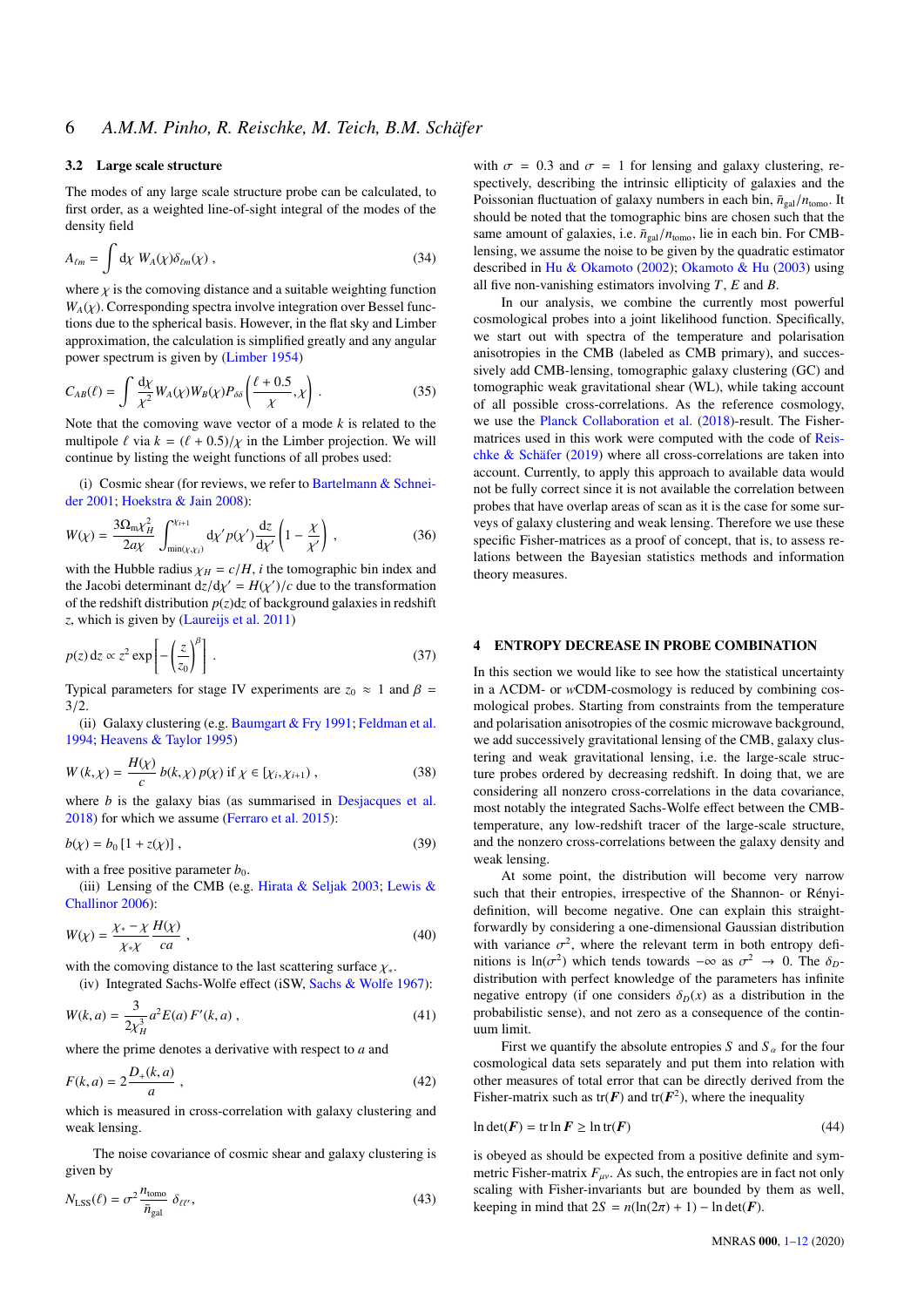| probe             | Shannon-entropy S | Bhattacharyya-entropy $S_{\alpha}$ |
|-------------------|-------------------|------------------------------------|
| <b>CMB</b>        | $-28.50$          | $-27.53$                           |
| CMB-lensing       | $-8.58$           | $-7.57$                            |
| galaxy clustering | $-18.90$          | $-18.02$                           |
| weak lensing      | $-16.51$          | $-15.55$                           |

**Table 1.** Absolute Shannon- and Bhattacharyya-entropies *S* and  $S_\alpha$ ,  $\alpha$  = <sup>1</sup>/2, in units of nats, for the likelihood of a <sup>Λ</sup>CDM-model, computed from the Fisher-matrices.

| probe             | Shannon-entropy S | Bhattacharyya-entropy $S_{\alpha}$ |
|-------------------|-------------------|------------------------------------|
| CMB               | $-31.04$          | $-30.08$                           |
| CMB-lensing       | $-8.39$           | $-7.43$                            |
| galaxy clustering | $-22.19$          | $-21.22$                           |
| weak lensing      | $-18.51$          | $-17.54$                           |

Table 2. Absolute Shannon- and Bhattacharyya-entropies *S* and  $S_\alpha$ ,  $\alpha$  = <sup>1</sup>/2, in units of nats, characterising the likelihood of a *<sup>w</sup>*CDM-model where *w* is a constant allowed to be different from -1.

Specifically, absolute Shannon-entropies *S* and Rényientropies  $S_\alpha$  for  $\alpha = 1/2$  $\alpha = 1/2$  $\alpha = 1/2$  are listed in Table 1 for a  $\Lambda$ CDM cosmology and in Table [2](#page-6-2) for a *w*CDM-cosmology. Clearly, for both cosmological models, the cosmic microwave background is the primary source of information, followed by galaxy clustering and weak lensing, and with CMB-lensing adding the smallest amount of information. Comparing the two cosmological models, the entropies in ΛCDM are smaller, reflecting the reduced parameter space in comparison to *w*CDM, leading to tighter constraints, smaller entries in the parameter covariance matrix and in consequence, of the information entropies. The Shannon- and Rényientropies are related for the Gaussian distributions by a fixed factor, for which we have chosen to compute the case for  $\alpha = 1/2$ .

In contrast to absolute entropies, relative entropies ∆*S* and  $\Delta S$ <sub>α</sub> are independent under transformations of the random variable, so in particular the choice of units does not matter. In cosmology, however, there is the particular situation that most of the cosmological parameters are defined in a dimensionless way, such that it is sensible to compare absolute entropies directly. We give in Fig. [2](#page-6-3) the total entropy of all cosmological probes individually, and show their scaling with  $tr(F)/n$ ,  $(tr(F)/n)^{1/p}$  and  $ln det(F)/n$ . Not<br>surprisingly information entropies show in fact that they scale with surprisingly, information entropies show in fact that they scale with trace-invariants of the Fisher-matrix. Clearly, the primary CMB has the highest information content for a ΛCDM-model, followed by galaxy clustering, weak lensing and CMB-lensing, in that particular order. In addition, the inequalities [12](#page-2-4) and [13](#page-2-5) are clearly fulfilled. Similary, Fig. [3](#page-6-4) shows for the same cosmological probes their respective information content for a *w*CDM cosmology. Strong degeneracies between the parameters can give rise to small values for the determinant and therefore large values for *S* .

## <span id="page-6-0"></span>5 INFORMATION ENTROPIES AND MEASURES OF STATISTICAL ERROR

Information entropies and invariants of the Fisher-matrix are both measures of the total statistical uncertainty, and as such one should expect a relation between *S* (or generally  $S_\alpha$ ) with tr(*F*), tr(*F*<sup>2</sup>) and  $det(F)$  at every stage of combining cosmological probes.

While it is clear that in the case of an uncorrelated multi-

<span id="page-6-1"></span>

<span id="page-6-3"></span><span id="page-6-2"></span>Figure 2. Absolute Shannon-entropy *S* (large symbols) and Bhattacharyyaentropye  $S_\alpha$ ,  $\alpha = 1/2$  (small symbols) in units of nats for the likelihood of a ΛCDM-cosmology, constrained through primary CMB-fluctuations, CMBlensing, galaxy clustering and weak lensing individually, plotted against tr(*F*)/*n*, (tr(*F<sup><i>p*</sup>)/*n*)<sup>1/*p*</sup>, *p* = 2, and det(*F*)<sup>1/*n*</sup>, with *n* = 5.



<span id="page-6-4"></span>Figure 3. Absolute Shannon-entropy *S* (large symbols) and Bhattacharyyaentropy  $S_\alpha$ ,  $\alpha = 1/2$  (small symbols) in units of nats for the likelihood of a *w*CDM-cosmology, constrained through primary CMB-fluctuations, CMBlensing, galaxy clustering and weak lensing individually, plotted against tr(*F*)/*n*, (tr(*F<sup><i>p*</sup>)/*n*)<sup>1/*p*</sup>, *p* = 2, and det(*F*)<sup>1/*n*</sup>, with *n* = 6.

variate Gaussian distribution with covariance  $C_{\mu\nu} \propto \delta_{\mu\nu}$ , the entropies of the individual distributions add,  $S = \sum_{\mu} S_{\mu}$ , the same does not hold if correlations are present. In fact, the total entropy is bounded by the conditional and marginal variances, respectively. That is, for both Shannon- and Rényi-entropies the conditional error results from the corresponding inverse entry of the Fishermatrix,  $\sigma_{\mu,c}^2 = (F_{\mu\mu})^{-1}$ , such that with  $S_{\mu}^{(c)} \propto \sigma_{\mu}^2$ , one obtains (ignoring non-relevant prefactors)  $\exp(-S_{\mu}^{(c)}) = F_{\mu\mu}$ . Using the Hadamard-inequality one then finds  $\exp(-S) = \det(F) \le \prod_{\mu} F_{\mu\mu} =$  $\prod_{\mu} \sigma_{\mu,c}^2 = \prod_{\mu} \exp(-S_{\mu}^{(c)}) = \exp\left(\sum_{\mu} S_{\mu}^{(c)}\right)$  $\left(\begin{array}{c} (c) \\ \mu \end{array}\right)$ , such that  $S \geq \sum_{\mu} S_{\mu}^{(c)}$  $^{\prime}$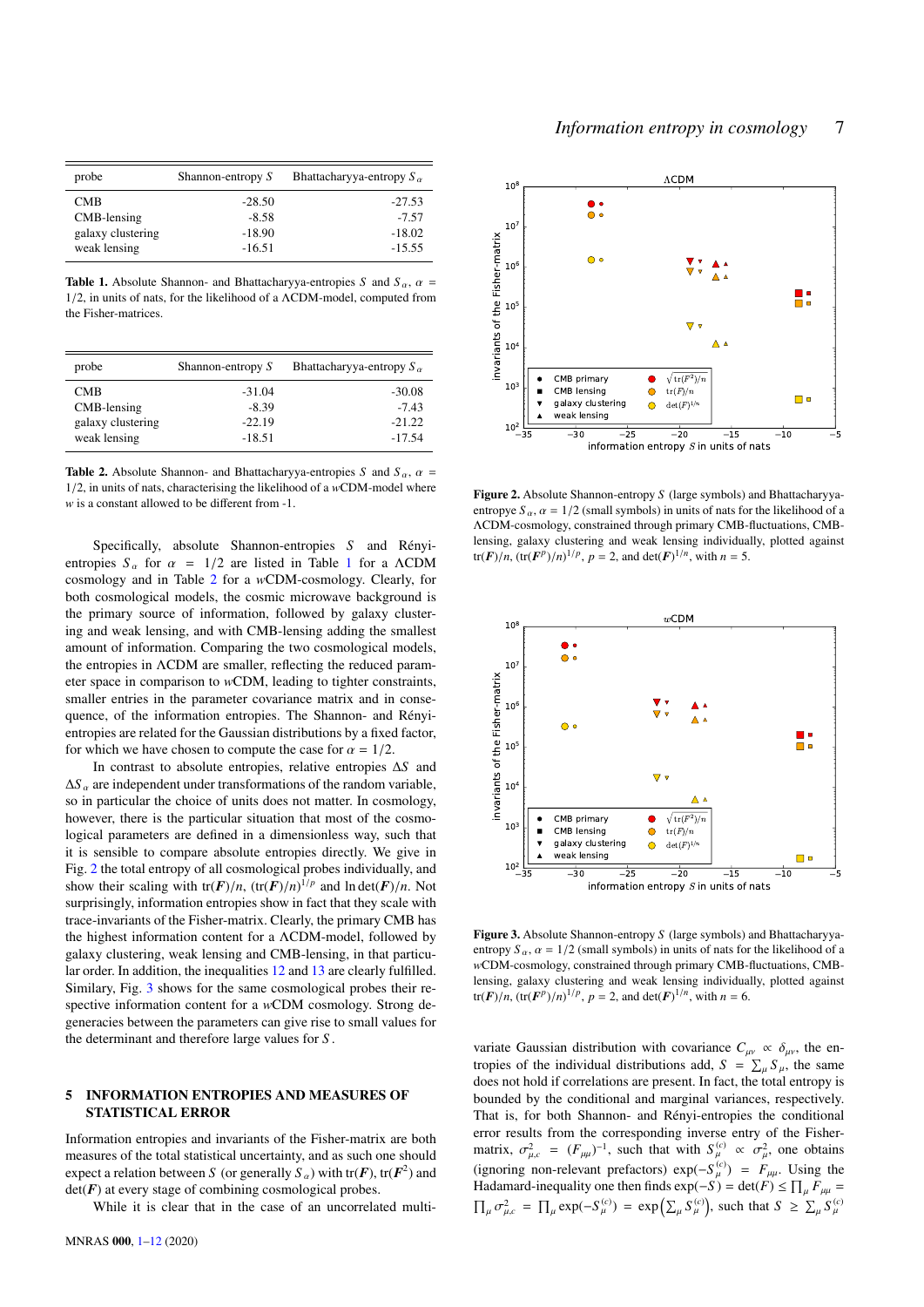for conditional variances. Conversely, the marginalised variance is computed from the inverse Fisher-matrix,  $\sigma_{\mu,c}^2 = (\mathbf{F}^{-1})_{\mu\mu}$ , as well as  $det(F^{-1}) = 1/det(F)$  implying  $exp(S) = det(F^{-1})$ . Then,<br> $exp(S) = det(F^{-1}) \le \prod_{r=1}^{\infty} (F^{-1}) = \prod_{r=1}^{\infty} exp(-S^{(m)})$ .  $\exp(S) = \det(\mathbf{F}^{-1}) \le \prod_{\mu} (\mathbf{F}^{-1})_{\mu\mu} = \prod_{\mu} \sigma_{\mu,m}^2 = \prod_{\mu} \exp(-S_{\mu}^{(m)}) =$ <br> $\exp\left(\sum_{\mu} S_{\mu}^{(m)}\right)$ , and from that  $S \le \sum_{\mu} S_{\mu}^{(m)}$ , i.e. in summary  $\sum_{\mu} S_{\mu}^c \le$  $S \leq \sum_{\mu} S_{\mu}^{(m)}$ , where equality is given for the uncorrelated case.

Additionally, the Cramér-Rao-inequality asserts that the estimated variance of a distribution is bounded by the Fisher-matrix from below, where equality between the variances  $\sigma^2$  and  $F^{-1}$  is only given for a Gaussian distribution. If one were to estimate the only given for a Gaussian distribution. If one were to estimate the covariance matrix from a non-Gaussian distribution, the resulting variance would be larger than that of a Gaussian distribution for the same Fisher-matrix, and assigning an entropy to that covariance through *S* ∝ ln det(*C*) would yield a larger result than  $-$  ln det(*F*). This statement is not in contradiction with the property of the Gaussian distribution to maximise *S* for a given covariance, because the actual value of *S* depends on the shape of the distribution and has to be either computed from the functional shape or be estimated from data, through  $S = -\int d^n x p \ln p$  or  $S_\alpha = -\int d^n x p p^{\alpha-1}/(\alpha - 1)$ .<br>It is a standard derivation to show by functional extremisation

It is a standard derivation to show by functional extremisation  $\delta S = 0$  of  $S = -\int dx p(x) \ln p(x)$  while incorporating the bound-<br>sure so distance  $\int dx p(x) dx$  of  $\int dx p(x) x^2 dx = -2$  with Lemmarc ary conditions  $\int dx p(x) = 1$  and  $\int dx p(x)x^2 = \sigma^2$  with Lagrange-<br>multipliers that the Gaussian distribution is in fact the one with the multipliers that the Gaussian distribution is in fact the one with the largest possible entropy for fixed variance. We would like to point out that the Gaussian distribution is likewise the solution if one fixes the Fisher-matrix  $F = \langle (\partial \ln p)^2 \rangle = \int dx p(\partial \ln p)^2$ . Formulating the entropy functional as the averaged logarithmic curvature lating the entropy functional as the averaged logarithmic curvature,

$$
S = -\int dx p \ln p + \lambda \left[ \int dx p - 1 \right] + \mu \left[ \int dx p (\partial \ln p)^2 - F \right] (45)
$$

yields as a solution to  $\delta S = 0$  the differential equation

$$
\ln p(x) + 1 + \lambda + \mu \frac{\partial^2 p}{p} = 0 \tag{46}
$$

using  $\frac{\partial^2 p}{p} = -(\frac{\partial \ln p}{\partial x})^2$ , which is solved by the Gaussian distribu-<br>tion  $p(x) = \exp(-x^2/(2\sigma^2))$   $\sqrt{2\pi\sigma^2}$  while identifying *E* with  $\sigma^{-2}$ tion  $p(x) = \exp(-x^2/(2\sigma^2))/\sqrt{2\pi\sigma^2}$  while identifying *F* with  $\sigma^{-2}$ .

We compute information entropy differences for combinations of cosmological data sets and add successively, in order of decreasing redshift, CMB-lensing, tomographic galaxy clustering and tomographic weak gravitational lensing to the primary CMB-fluctuations. Specifically, we compute the resulting combined Fisher-matrix including all cross-correlations and use it to quantify the gain of information of the probe combination over the primary CMB. We quantify the Kullback-Leibler-divergence ∆*S* for the full likelihood (where any Rényi-entropy difference would differ by a numerical factor depending on the dimensionality of the likelihood). The results are shown in Fig. [4](#page-7-1) and [5,](#page-7-2) for the Kullback-Leibler divergence ∆*S* . In addition, we repeat the analysis for individual likelihoods of each individual parameter  $\Omega_m$ ,  $\sigma_8$ , *h*,  $n_s$  and *w*, where the above discussed inequalities for the sum of the conditionalised entropies in comparison to the total entropy become relevant. In contrast to the absolute entropies discussed in the previous chapter, the relative entropies are invariant under reparameterisation of the model and do not rely on a preferred parameterisation. Clearly, there is a reduction in uncertainty achieved through the combination of cosmological probes reflected by smaller absolute information entropies. One observes a more dramatic effect in the *w*CDM-model compared to the ΛCDM-model. The interpretation of the absolute numbers of ∆*S* is not straightforward, as they combine a measure of change of admissible volume of parameter space, ln det $F$  − ln det $G$  with the measure  $(F_{\mu\nu}^{-1}G_{\mu\nu})$  − *n* sensitive to



<span id="page-7-1"></span>Figure 4. Relative entropies ∆*S* for the full likelihood of a ΛCDMcosmology, and for all  $n = 5$  parameters individually, both marginalised and conditionalised, for a successive and cumulative probe combination adding CMB-lensing, galaxy clustering and weak lensing to the primary CMB.



<span id="page-7-2"></span>Figure 5. Relative entropies ∆*S* for the full likelihood of a *w*CDM-model, and for the individual liklihoods for all  $n = 6$  parameters, both marginalised and conditionalised, for a successive combination of cosmological probes adding CMB-lensing, galaxy clustering and weak lensing to the primary CMB.

the relative orientation of the eigensystems of  $F_{\mu\nu}$  and  $G_{\mu\nu}$ , i.e. of the changing degeneracies in probe combination.

## <span id="page-7-0"></span>6 ENTROPY INCREASE THROUGH SYSTEMATICS

Up to this point we always worked under the assumption of unbiased measurements, such that the averaged likelihoods in fact peaked at the fiducial cosmology because the data was on average equal to the theoretical prediction. We will relax this assumption by considering shifts in the likelihood functions of different cosmological probes due to systematical errors. In a previous paper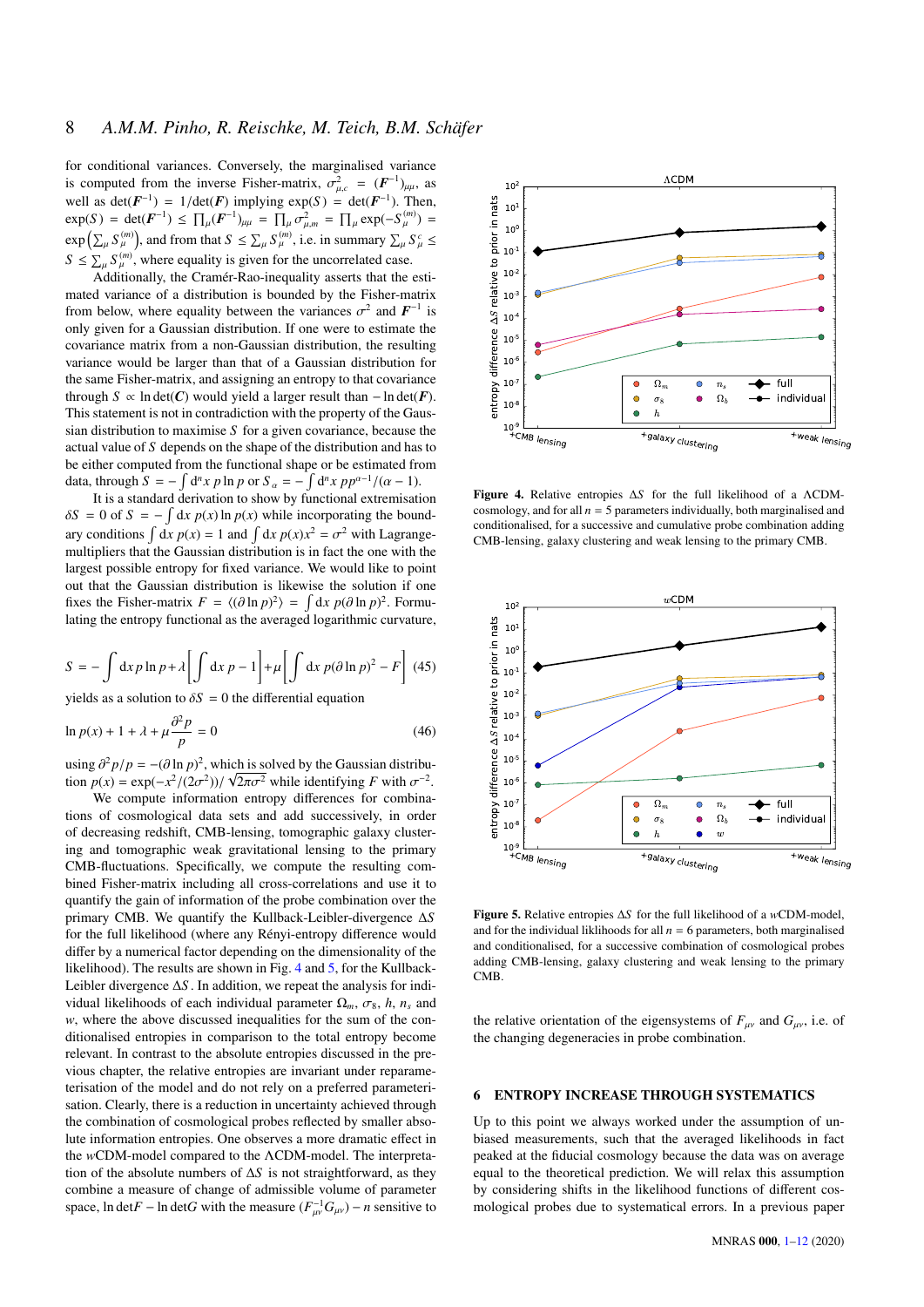we have defined the figure of bias  $Q$  from the Fisher-matrix  $F_{\mu\nu}$ and the shifts  $\delta_{\mu}$  of the best-fit point through the quadratic form  $Q^2 = \sum_{\mu\nu} F_{\mu\nu} \delta_{\mu} \delta_{\nu}$  and showed the relationship to the Kullback-<br>Leibler-divergence AS =  $Q^2/2$  if the covariance is unaffected by Leibler-divergence  $\Delta S = Q^2/2$  if the covariance is unaffected by<br>the systematic While the interpretation of *O* as the systematic erthe systematic. While the interpretation of *Q* as the systematic error in units of the statistical error is straightforward, it is likewise obvious that there is an effect of systematic errors on relative entropies: In fact, the explicit relationship for the Kullback-Leiblerdivergence ∆*S* between two Gaussian distributions with Fishermatrices  $F_{\mu\nu}$  and  $G_{\mu\nu}$  has a term involving  $\delta_{\mu}$ ,

$$
\Delta S = \frac{1}{2} \left( \delta_{\mu} G_{\mu\nu} \delta_{\nu} + \ln \frac{\det(\boldsymbol{F})}{\det(\boldsymbol{G})} - n + F_{\mu\nu}^{-1} G^{\mu\nu} \right), \tag{47}
$$

which reverts to eqn. [\(26\)](#page-4-2) in the case of vanishing tension,  $\delta_{\mu} = 0$ . The analogous relationship for the relative Rényi-entropy ∆*S*<sub>α</sub> can be derived to be

<span id="page-8-2"></span>
$$
\Delta S_{\alpha} = \frac{1}{2} \frac{1}{\alpha - 1} \ln \left( \frac{\det^{\alpha}(F)}{\det^{\alpha - 1}(G) \det(A)} \times \exp \left[ -\frac{\alpha}{2} \delta^{\kappa} \left( F_{\kappa \beta} - \alpha F_{\kappa}^{\mu} A_{\mu\nu}^{-1} F_{\beta}^{\nu} \right) \delta^{\beta} \right] \right), \tag{48}
$$

again with

$$
A_{\mu\nu} = \alpha F_{\mu\nu} + (1 - \alpha) G_{\mu\nu},\tag{49}
$$

where the previous relation for the Rényi-entropy Δ*S* <sub>α</sub> is recovered for  $\delta_{\mu} = 0$ , as the exponential becomes equal to one. Clearly, in this way the entropy difference becomes a measure of consistency [\(Nicola et al.](#page-11-71) [2019\)](#page-11-71) as it is sensitive to differences between parameter values derived with different probes, but in addition there is a dependence on the difference between the errors. Additionally, relative entropies provide a much better characterisation of distributions than *p*-values which are necessarily restricted to univariate distributions.

In the following we will consider three well-known examples of tensions between likelihoods, which we approximate by Gaussian distributions: The tension in the value of the Hubble-Lemaître parameter  $H_0$  between the CMB and Cepheids, the tension in the  $(\Omega_m, \sigma_8)$ -plane between the CMB and weak lensing, and intrinsic alignments as a contaminant in weak lensing data as a theoretical forecast. Concerning the interpretation of <sup>∆</sup>*<sup>S</sup>* and <sup>∆</sup>*<sup>S</sup>* α it is straightforward to show that the Kullback-Leibler-divergence for two identical Gaussian distributions shifted by  $\delta$  is given by  $(\delta/(\sqrt{2}\sigma))^2$ , such that the square root measures the number of standard deviations by which the Gaussian distributions are displaced relative to each other. This immediately suggests the interpretation of the integrated probability to obtain values larger than the actual bias  $\delta$  as

$$
p = \frac{1}{2} \operatorname{erf} \left( -\frac{\delta}{\sqrt{2}\sigma} \right),\tag{50}
$$

i.e. the *p*-value commonly used in descriptive statistics.

### 6.1 Hubble-Lemaître parameter  $H_0$  from Cepheids and the CMB

The Hubble-Lemaître parameter  $H_0$  quantifies the current rate of expansion of the Universe, but values from the CMB [\(Planck Col](#page-11-35)[laboration et al.](#page-11-35) [2018\)](#page-11-35) and the local value of  $H_0$  [\(Riess et al.](#page-11-72) [2019\)](#page-11-72) are in mutual significant disagreement, for either measurement as a reference. While from the CMB temperature fluctuations one can infer the cosmological parameter values, assuming



<span id="page-8-1"></span><span id="page-8-0"></span>Figure 6. Kullback-Leibler divergence ∆*S* (gray surface) and *p*-value, green-yellow surface) as a function of difference in *h* of the Hubble-Lemaître *H*<sup>0</sup> parameter between Cepheid- and CMB-measurements and the error  $\sigma_h^2$  of the CMB-measurement.

a ΛCDM model, with very good statistical precisions, improvements on the distance ladder using near-infrared Cepheids variables in host galaxies with recent type Ia supernovae reduced the uncertainty on  $H_0$  to 2%. Typically this measurement is modelindependent as it follows directly from the Hubble-Lemaître-law and not dependent on a specific cosmological model. The systematic, whose origin is yet unresolved, shows up as a nonzero Kullback-Leibler divergence ∆*S* . With CMB as a reference (using the best-fit  $h_{\text{CMB}} = 0.68 \pm 0.005$  for Planck) to be updated by Cepheids (with  $h_{\text{Cepheid}} = 0.7403 \pm 0.0142$ ), this gives a value of  $\Delta S \approx 44$  nats, and has a value of  $Q \approx 12$  for the figure of bias. The discrepancy between  $\Delta S$  and  $Q^2/2$  indicates differences between<br>the variances reported by the two measurements the variances reported by the two measurements.

It might be interesting to compare the Kullback-Leiblerdivergence ∆*S* of the two distributions to the *p*-value, which reflects the probability of obtaining values more extreme than the one from the current data set. As the tension in *h* is predominantly present in Planck's data set, we vary the difference  $\delta$  =  $h_{\text{CMB}} - h_{\text{Cepheid}}$  in the Hubble-Lemaître parameter and the error  $\sigma_h^2$ <br>of the CMB-measurements. The results on the Kullback-Leibler of the CMB-measurements. The results on the Kullback-Leiblerdivergence ∆*S* and the *p*-value is shown in Fig. [6.](#page-8-0) Surely, high values for ∆*S* point at large discrepancies between the two distributions as would a low *p*-value, but apart from superficial similarities it is difficult to make general statements.

## 6.2 ( $\Omega_m$ ,  $\sigma_8$ )-plane from the CMB and weak lensing

There is as well a long-standing discrepancy between determinations of  $\Omega_m$  and  $\sigma_8$  from the CMB and from weak gravitational lensing, commonly with lensing preferring smaller values for both parameters relative to the CMB, but with the well-known degeneracy as a lensing essentially determines the product of both parameters. Since the best fit value for  $(\Omega_m, \sigma_8)$  does not have a Gaussian<br>weartsinty we ont to use the parameter  $S_n = \sigma_n \sqrt{Q_1/Q_3}$  which uncertainty, we opt to use the parameter  $S_8 = \sigma_8 \sqrt{\Omega_m / 0.3}$  which<br>encapsulates the information of both parameters and its distribuencapsulates the information of both parameters and its distribution is better approximated by a Gaussian. One obtains an entropy difference  $\Delta S$   $\simeq$  2.1 nats for the Kullback-Leibler divergence, be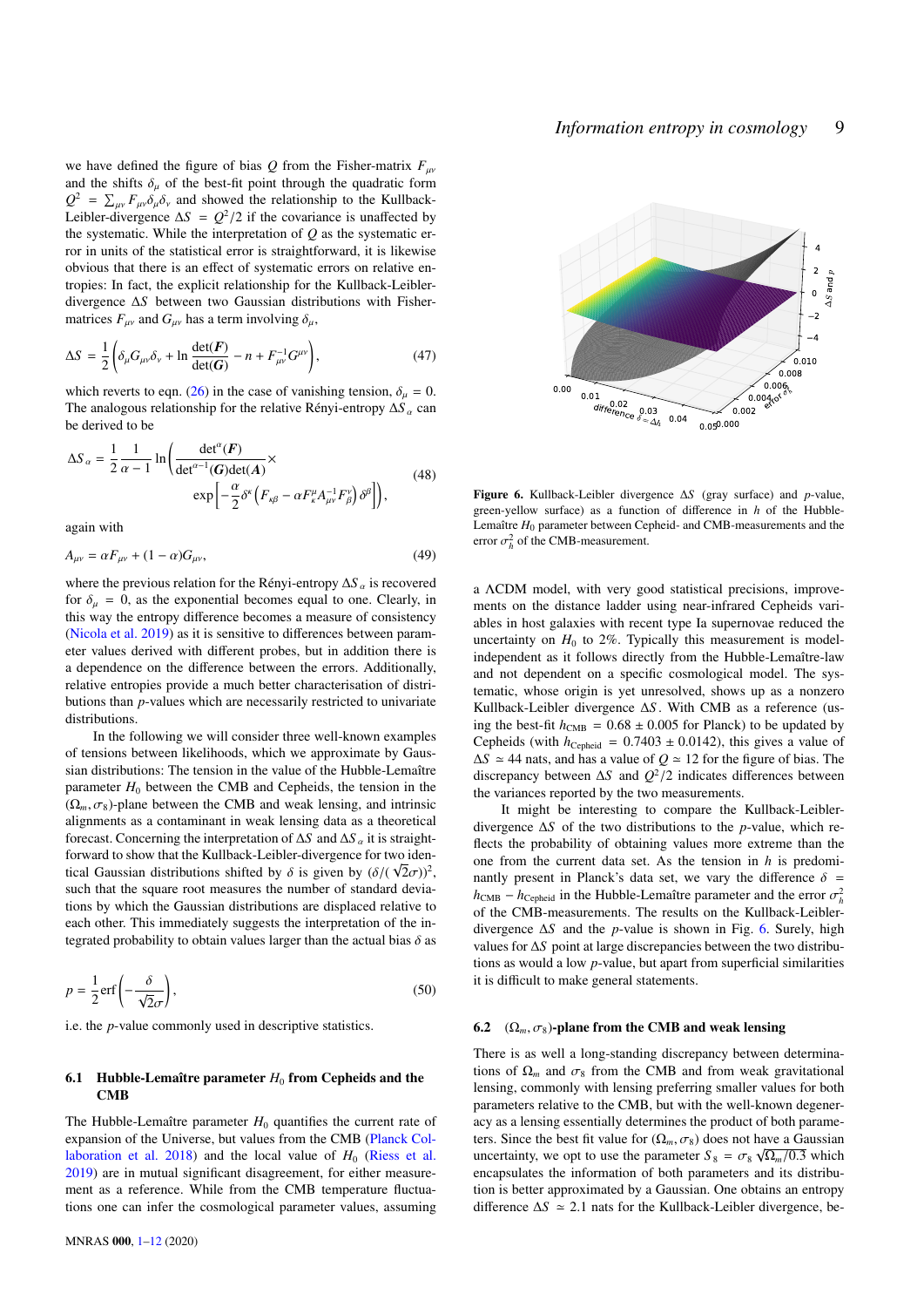tween Planck's CMB observation and KiDS's weak lensing data set [Hildebrandt et al.](#page-11-73) [\(2017\)](#page-11-73) with CMB as the reference value, for a fit of a *w*CDM-cosmology to the data with a prior on spatial flatness, indicating a much less severe tension than in the case of  $H_0$ .

#### 6.3 *w*CDM and lensing with intrinsic alignments

Lastly, we quantify the effect of intrinsic alignments in weak lensing data on parameter estimation and the bias that they cause: From a physical point of view, intrinsic alignments are mechanisms related to tidal interaction of galaxies with the large-scale structure, which causes them to have correlated intrinsic shapes, therefore changing fundamental assumption that lensing is the only mechanism to generate shape correlations. When deriving intrinsic ellipticity spectra using tidal shearing for elliptical and tidal torquing for spiral galaxies including the cross correlation that exists between gravitational lensing and the intrinsic shapes of elliptical galaxies, one can derive estimation biases for the *w*CDM parameter set including the dark energy equation of state parameters  $w_0$  and  $w_a$  [\(Tugendhat & Schaefer](#page-11-74) [2018\)](#page-11-74) in the parameterisation  $w(a) = w_0 + (1 - a)w_a$ . Expressed in terms of the ratio  $\delta/\sigma$ , those are in fact significant for a weak lensing survey like Euclid. In this particular case, we work with the approximation that the intrinsic alignments only give rise to a nonzero bias  $\delta_{\mu}$  while keeping the covariance, or equivalently, the Fisher-matrix  $F_{\mu\nu}$  fixed, such that the entropy difference recovers the figure of bias  $Q^2/2 = F$ <br>as all other terms in eqn. 47 vanish:  $(F^{-1})$ ,  $G^{\mu\nu}$  becomes the entropy difference recovers the righte of bias  $Q^2/2 = F^{P^2} \partial_\mu \partial_\nu$ <br>as all other terms in eqn. [47](#page-8-1) vanish:  $(F^{-1})_{\mu\nu} G^{\mu\nu}$  becomes *n*, and the logarithm of the ratio of the determinants becomes zero. The numerical value of the Kullback-Leibler-divergence is computed to be  $\Delta S \approx 3 \times 10^3$  nats if *w* is constant and  $\Delta S \approx 10^4$  nats if *w* can evolve linearly with time, for an analysis of Euclid's weak lensing data with 5-bin tomography in the framework of a *w*CDMcosmology. With the simplified interpretation of ∆*S* in this case of constant covariances, *Q* assumes a value of roughly 30 in the first and 100 in the second case, indicating highly significant biases with the interpretation that *Q* measures the magnitude of the systematic error in units of the statistical error while keeping track of the degeneracy orientation.

In all of these cases, it mattered which likelihood is chosen as the reference for computing the expectation value of  $\ln(p(x)/q(x))$ : One could construct a symmetrised Kullback-Leibler divergence by interchanging the distributions and averaging, but we would like to propose to compute the Wasserstein-metric ∆*W*<sub>2</sub> [\(Olkin &](#page-11-75) [Pukelsheim](#page-11-75) [1982;](#page-11-75) [Dowson & Landau](#page-11-76) [1982\)](#page-11-76),

$$
\Delta W_2 = |\delta_\mu|^2 + \text{tr}\left(A^{-1} + B^{-1} - 2(BA)^{-1/2}\right),\tag{51}
$$

for which an analytic expression for Gaussian distributions in terms of the covariances and their Cholesky-decompositions  $F_{\mu\nu} = A^{\alpha}_{\mu} A_{\nu\alpha}$ <br>and  $G_{\mu\nu} = B^{\alpha} P_{\mu\nu}$  axists. The Wasserstein matrix AW, is symmetric and  $G_{\mu\nu} = B^{\alpha}_{\mu} B_{\nu\alpha}$  exists. The Wasserstein-metric  $\Delta W_2$  is symmetric in both distributions and can serve as an information measure ric in both distributions and can serve as an information measure for the dissimilarity between two distributions, as  $\Delta W_2 = 0$  for  $\delta_{\mu}$  = 0 and  $F_{\mu\nu}$  =  $G_{\mu\nu}$ , and it is remarkable that the tension  $\delta_{\mu}$  enters through its Euclidean norm. There is no obvious relationship between the Wasserstein-metric and Kullback-Leibler- or  $\alpha$ -divergences, and neither for the Bhattacharyya-entropy, which among all Rényi-entropies is the only symmetric one.

## <span id="page-9-0"></span>7 BAYESIAN EVIDENCE AND INFORMATION **ENTROPY**

Bayesian evidence as a criterion for model selection provides a trade-off between the size of the statistical errors and the model complexity. It is straightforward to show that for a Gaussian likelihood  $\mathcal{L}(D|x, M)$  with a Fisher-matrix  $F_{uv}$  and a Gaussian prior  $\pi(x|M)$  with the inverse covariance  $P_{\mu\nu}$  the evidence  $p(D|M)$  is given by

$$
p(D|M) = \sqrt{\frac{\det(F)\det(P)}{(2\pi)^n \det(F + P)}},
$$
\n(52)

which implies a scaling  $\propto \pi^{-n}/2$  disfavouring models with high complexity complexity.

The expression for the evidence  $p(D|M)$  changes to

$$
p(D|M) = \sqrt{\frac{\det(F)\det(P)}{(2\pi)^n \det(F+P)}} \times \exp\left\{-\frac{1}{2}\delta^{\mu}\left[P_{\mu\nu} - P_{\mu\alpha}(F+P)_{\alpha\beta}^{-1}P_{\nu}^{\beta}\right]\delta^{\nu}\right\},
$$
\n(53)

if likelihood and prior are displaced by  $\delta_u$  relative to each other. Comparing this expression with eqn. [\(48\)](#page-8-2) shows that the two expressions are related to each other if  $\alpha = 1 - \alpha$ , i.e. if  $\alpha = 1/2$ , which is know as Bhattacharyya-entropy. For this particular case, the Rényi-entropy would weigh both likelihood and prior equally,

$$
\Delta S_{\alpha} = 2 \ln \int d^{n}x \sqrt{\mathcal{L}(\mathbf{D}|\mathbf{x}, M)\pi(\mathbf{x}|M)},
$$
\n(54)

with the natural bound  $\sqrt{\mathcal{L}(D|x, M)\pi(x|M)} \leq [\mathcal{L}(D|x, M) + \pi(x|M)]/2$  given by the inequality of the geometric and arithmetic  $\pi(x|M)|/2$  given by the inequality of the geometric and arithmetic mean, such that  $\Delta S_a \geq 0$  as both  $\mathcal{L}(D|x, M)$  and  $\pi(x|M)$  are normalised. Because the logarithm is a concave function, one can use Jensen's inequality to write  $\ln \int d^n x \sqrt{\mathcal{L}(D|x, M)\pi(x|M)}} \ge$  $\int d^n x \ln \sqrt{\mathcal{L}\pi} = \int d^n x (\ln \mathcal{L} + \ln \pi)/2$ , such that  $\Delta S_\alpha \leq \int d^n x (\ln \mathcal{L} + \ln \pi)$ <br>ln  $\pi$ ) bounding the evidence from above although in most cases  $\overline{\ln \pi}$ ), bounding the evidence from above, although in most cases this particular bound is diverging.

Finally, expressing the evidence  $p(D|M)$  for Gaussian distributions in terms of the Rényi-entropy yields

$$
p(\mathbf{D}|M) = \exp(-\Delta S_{\alpha}) \sqrt{\det(\mathbf{F} + \mathbf{P})} \left(\frac{2}{\pi}\right)^{n/2},
$$
\n(55)

if  $\delta_{\mu} = 0$ . This relation shows that the evidence is made up from<br>three contributions. On the one hand, it decreases  $\alpha (2/\pi)^{n/2}$  if the three contributions. On the one hand, it decreases  $\propto (2/\pi)^{n/2}$  if the dimensionality of the parameter space, i.e. the model complexity dimensionality of the parameter space, i.e. the model complexity is increased. Also the determinant of the Fisher-matrix generates a scaling  $\propto \prod_{\mu} 1/\sigma_{\mu}$ , such that models with large errors are assigned<br>low evidences as well as being a measure of the dissimilarity of low evidences as well as being a measure of the dissimilarity of likelihood and prior. Taking the logarithm shows that

$$
\ln p(\bm{D}|M) = -\Delta S_{\alpha} + \frac{1}{2} \text{tr} \ln(\bm{F} + \bm{P}) + n \ln 2 - \frac{n}{2} \ln \left(\frac{2}{\pi}\right),\tag{56}
$$

meaning that the evidence reflects the inverse volume of the permissible parameter space, allowed by combining likelihood and prior. We emphasise at this point that this compact relationship between evidence *p*(*D*|*M*) and entropy difference ∆*S* only exists in the case of tension-free likelihoods,  $\delta_{\mu} = 0$ , otherwise an additional factor <sup>1</sup>/2 appears in the exponential term of the Kullback-Leibler divergence which is not present in the evidence.

Comparing Bayes-evidences and information entropy differences shows a clear mathematical relationship between the two, implying perhaps that one could in principle state the relative entropy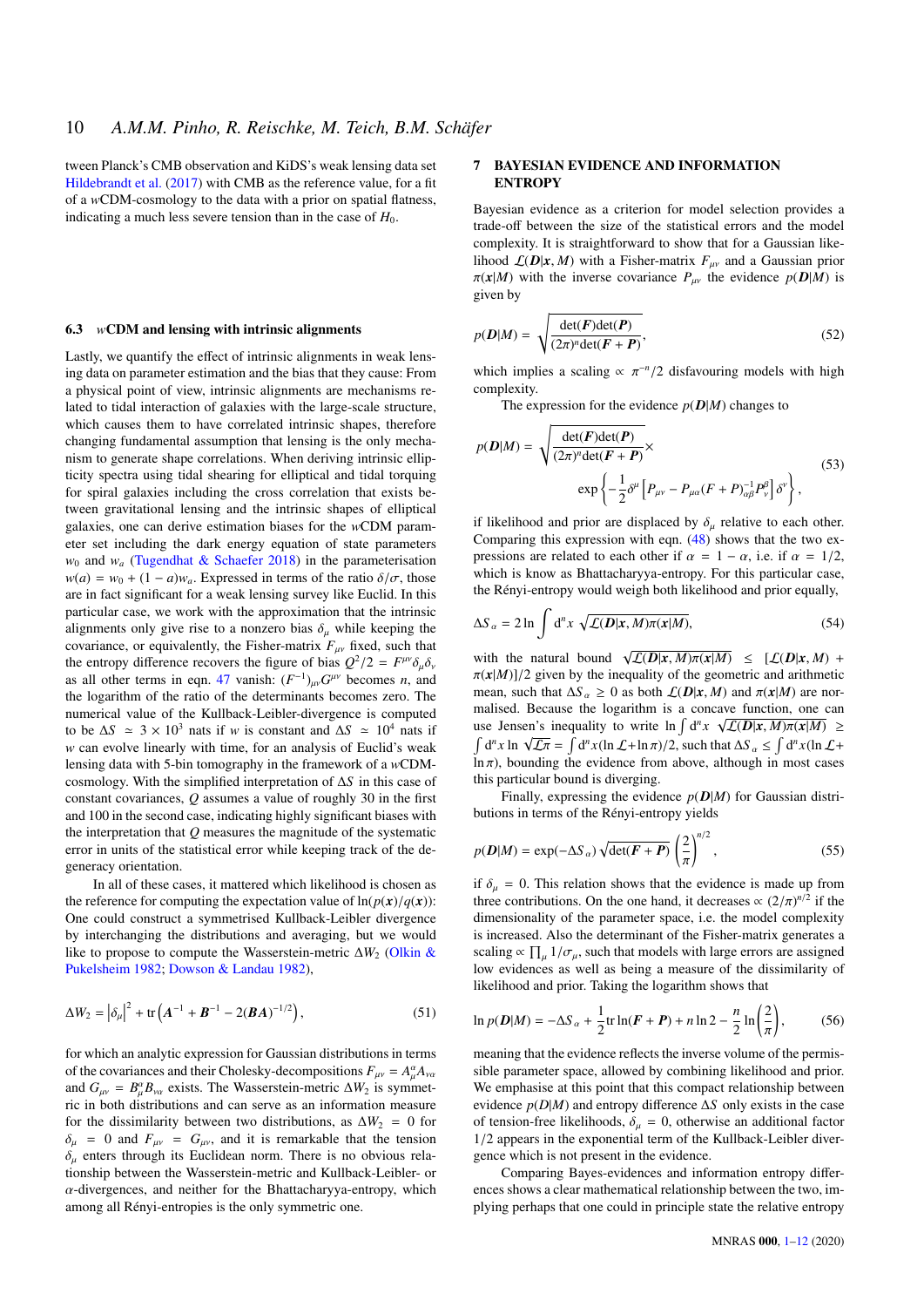instead of the Bayesian evidence ratio. The advantage in doing that would be to avoid the empirical Jeffreys-scale. Instead, relative entropies would be stated in units of nats. In addition, the usage of the evidence ratio appears to be motivated by the Neyman-Pearson lemma known from hypothesis testing, where it ensures that two hypotheses are tested against each other with the most efficient test statistic. While it seems to be unclear whether the Neyman-Pearson lemma applies to evidences as well in the sense if evidence ratios constitute the most efficient statistical test to decide between two models, these difficulties are avoided by relative entropies: They are axiomatically defined and unambiguous, and the evidence difference, in units of nats, can be computed for every likelihood, with the only complication originating from having to estimate  $\ln p(x)$ from samples in the case of non-Gaussian likelihoods or priors. Again, our results will only assume simple forms for Gaussian distributions, and one needs in general to use advanced sampling methods for evaluating evidences in Monte Carlo-Markov chains [\(Mukherjee et al.](#page-11-77) [2006b;](#page-11-77) [Kilbinger et al.](#page-11-78) [2010;](#page-11-78) [Hou et al.](#page-11-79) [2012;](#page-11-79) [Lewis](#page-11-80) [2013\)](#page-11-80).

## <span id="page-10-6"></span>8 SUMMARY

In this work we have applied information entropy measures to the analysis of cosmological data. Specifically, we computed likelihoods in the Gaussian approximation for spectra of the cosmic microwave background temperature and polarisation anisotropies, CMB-lensing, galaxy clustering and weak gravitational lensing by the cosmic large-scale structure. In almost all application, we work with Gaussian likelihoods and priors and reduce the expressions to be evaluated to operations on Fisher-matrices (or, equivalently, on inverse parameter covariances), for conventional ΛCDM- and *w*CDM-cosmologies. The motivation of our investigation was to quantify the information content of cosmological probes through probability entropies and show that they can be used for a wide range of applications, not only for making statements about the total error budget but also for quantifying the magnitude of systematical errors and tensions between data sets, as well as Bayesian evidences: The advantage of information entropies is their axiomatic definition and that they quantify in all these applications the extend and location of likelihoods corresponding to different probes with nats as the natural unit, even in the case of model evidences, providing a viable alternative to the Jeffreys-scale.

(i) We have computed information entropies and demonstrated their decrease through the combination of cosmological probes, and showed how measures of total error derived from the Fishermatrix, for instance  $tr(F)$ ,  $tr(F^2)$  or  $ln det(F)$  scale with Shannonand Rényi-entropies. Likewise, there are inequalities which bound the relative entropy of the full likelihood through sums of entropies for individual parameters, both marginalised and conditionalised. Values for information entropies, both absolute and relative, are not easy to interpret. For the preferred dimensionless parameterisation used in cosmology consisting of  $\Omega_m$ ,  $\sigma_8$ , *h*,  $n_s$ ,  $\Omega_b$  and possibly *w*, the CMB has the highest information content as evidenced by the the CMB has the highest information content as evidenced by the most negative numbers for *S* , followed by (tomographic) galaxy clustering, (tomographic) weak lensing and finally CMB-lensing. Differences in entropy are not automatically entropy differences, which makes it difficult to compare numbers for ∆*S* with those for *S* : For that reason, we consider probe successive combinations and compute relative entropies relative to the information content of the CMB primaries alone. Kullback-Leibler-divergences ∆*S* combine a measure of changed volume of admissible parameter space with the change in the degeneracy directions, and are in that way a measure by how much the degree of knowledge on a parameter set increases. Typical numbers that we have obtained for ∆*S* are slightly over one order of magnitude for the full likelihood, although the information entropy of in particular conditionalised likelihoods of individual parameters can change dramatically.

(ii) We looked into three tensions in ΛCDM- and *w*CDMcosmologies, the discrepancy in  $H_0$  from Cepheid variable stars and the CMB, the tension in  $\Omega_m$  and  $\sigma_8$  packaged into the parameter  $S_8$  between weak lensing by KiDS and the CMB from Planck, and the bias caused by intrinsic alignments in weak gravitational lensing as forecasted for Euclid. In these examples we showed that a quantification of the dissimilarity between the distributions combines the difference in the best fitting values and the width of the distributions, and the difference in their degeneracies in the multivariate cases. Linking relative entropies to traditional quantities in descriptive statistics like *p*-values is possible in the univariate case, but does not show a clear relationship.

<span id="page-10-0"></span>(iii) Lastly, we demonstrated the correspondence between information entropy and Bayesian evidence in comparing cosmological models. There is a relation between the entropy difference  $\Delta S$ <sup> $\alpha$ </sup> and the evidence  $p(D|M)$  if  $\alpha$  is chosen to be 1/2, i.e. for the Bhattacharyya-case: This would suggest the possibility of drawing a connection between the Jeffrey-scale and entropy differences measured in nats. Both quantities are clearly related to each other and offer a tradeoff between the goodness-of-fit, as expressed by the ratio of the admissible parameter spaces of two competing models, and a penalty term disfavouring high model complexity *n*.

One thought that we are currently pursuing is to use the Wasserstein-metric as a generalised symmetric relative entropy for quantifying biases between likelihoods, again with the motivation that relative entropy is axiomatically defined and measured in a natural unit. The Wasserstein-metric overcomes the asymmetry in the definition of relative entropy, making it perhaps a more useful measure of statistical tensions between likelihoods, in particular of Gaussian distributions, where an analytic formula exists.

## ACKNOWLEDGEMENTS

AMP gratefully acknowledges the support by the Landesgraduiertenförderung (LGF) grant of the Graduiertenakademie Universität Heidelberg. RR acknowledges funding through the HeiKA-initiative and support by the Israel Science Foundation (grant no. 255/18 and 395/16). AMP and BMS would like to thank the Universidad del Valle in Cali, Colombia, for their hospitality.

## **REFERENCES**

- <span id="page-10-3"></span>Amara A., Réfrégier A., 2008, [MNRAS,](http://dx.doi.org/10.1111/j.1365-2966.2008.13880.x) 391, 228
- <span id="page-10-7"></span>Amari S.-i., 2016, Information Geometry and Its Applications. Springer Japan
- <span id="page-10-9"></span>Baez J. C., Fritz T., 2014, Theory and Applications of Categories, 29, 421
- <span id="page-10-10"></span>Bartelmann M., Schneider P., 2001, [Physics Reports,](http://dx.doi.org/10.1016/S0370-1573(00)00082-X) 340, 291
- <span id="page-10-11"></span><span id="page-10-2"></span>Bassett B. A., Fantaye Y., Hlozek R., Kotze J., 2009, ArXiv 0906.0993 Baumgart D. J., Fry J. N., 1991, [ApJ,](http://dx.doi.org/10.1086/170166) 375, 25
- <span id="page-10-8"></span>Bhattacharyya A. K., 1943, Bull. Calcutta Math. Soc., 35, 99
- 
- <span id="page-10-4"></span>Carron J., Amara A., Lilly S., 2011, MNRAS, 417, 1938
- <span id="page-10-5"></span>Chevallier M., Polarski D., 2001, [International Journal of Modern Physics](http://dx.doi.org/10.1142/S0218271801000822) [D,](http://dx.doi.org/10.1142/S0218271801000822) [10, 213](https://ui.adsabs.harvard.edu/abs/2001IJMPD..10..213C)
- <span id="page-10-1"></span>Coe D., 2009, ArXiv 0906.4123